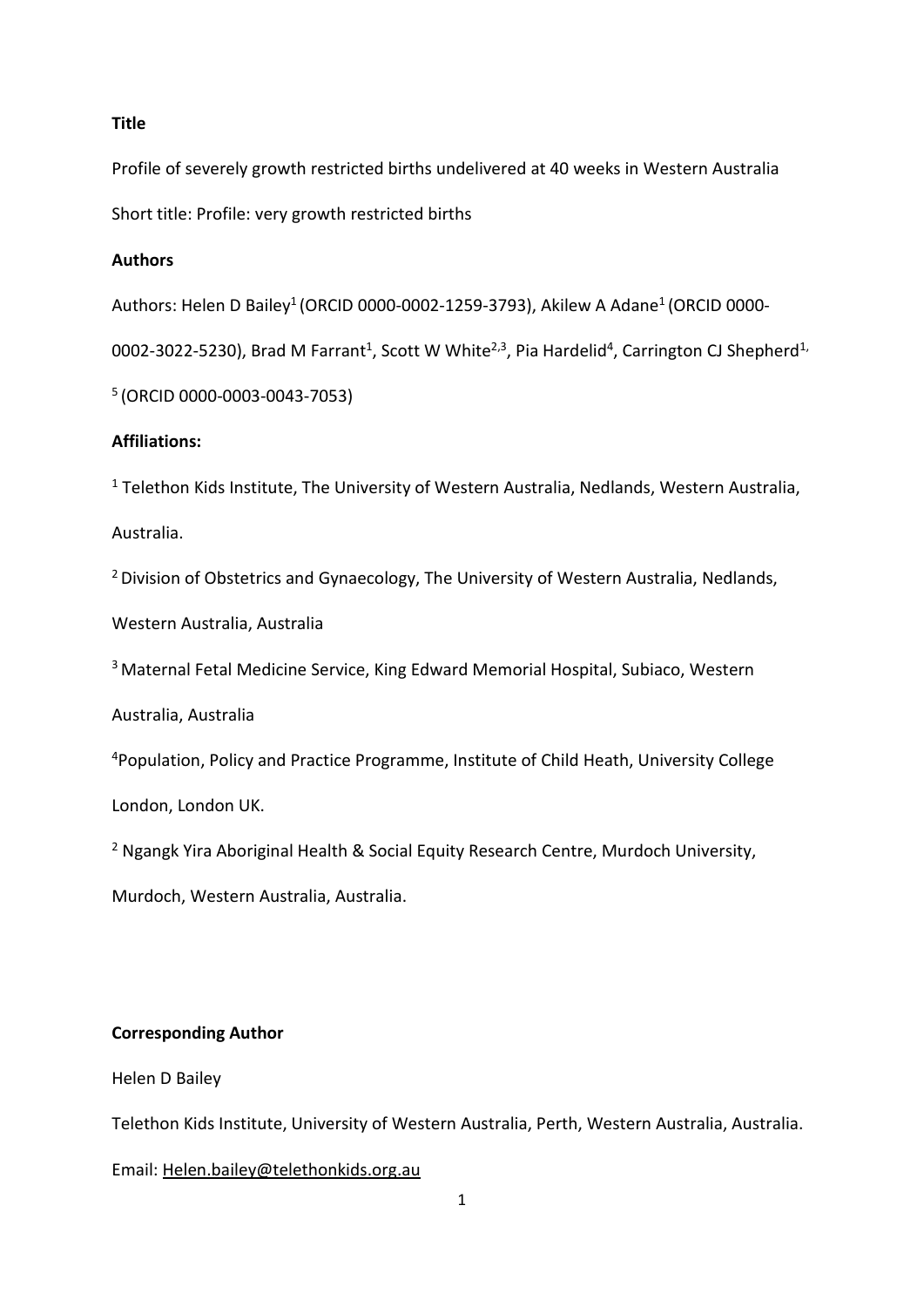## **Acknowledgements**

We would like to acknowledge the Data Linkage Branch (Western Australian Government Department of Health), the custodians of the Midwives' Notification System, Birth and Death Registries, Hospital Morbidity Data Collection and Western Australian Register of Developmental Anomalies for providing data for this project. In particular, we acknowledge Dr Rosi Katich, Senior Coding Consultant, WA Clinical Coding Authority (WA Department of Health) who advised us on the International Classification of Diseases-10-AM classification in relation to the neonatal adverse outcome index. We also acknowledge Dr Samantha Lain, Children's Hospital at Westmead Clinical School, University of Sydney, who developed the neonatal adverse outcome index and provided advice about it.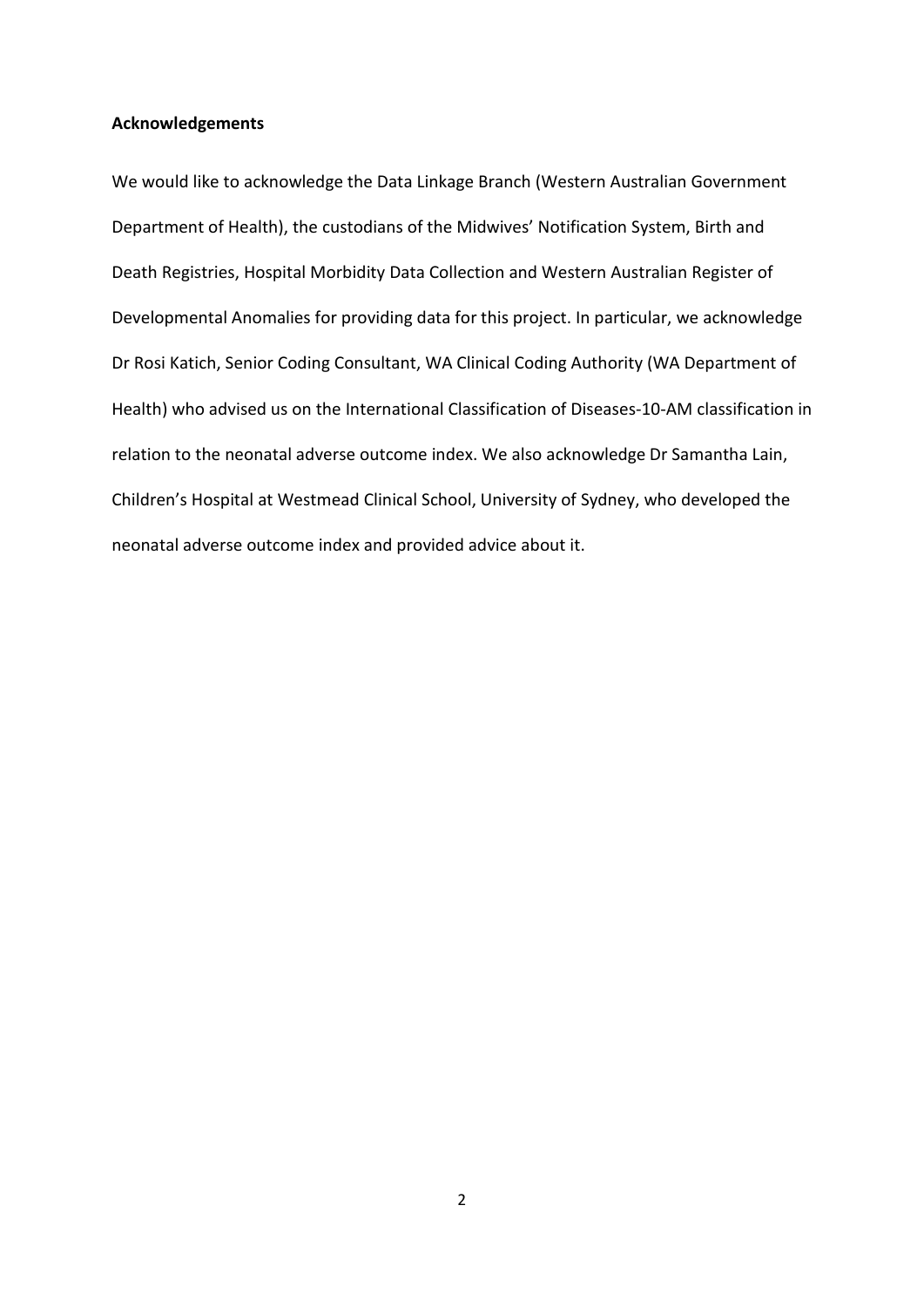#### **Abstract**

**Purpose:** To investigate the proportion of severely growth restricted singleton births <3rd percentile (proxy for severe fetal growth restriction; FGR) undelivered at 40 weeks (FGR\_40), and compare maternal characteristics and outcomes of FGR\_40 births and FGR births at 37- 39 weeks' (FGR\_37-39) to those not born small-for-gestational-age at term (Not SGA\_37+). **Methods:** The annual rates of singleton FGR\_40 births from 2006-2015 were calculated using data from linked Western Australian population health datasets. Using 2013-2015 data, maternal factors associated with FGR births were investigated using multinomial logistic regression to estimate odds ratios (OR) with 95% confidence intervals (CI) while relative risks (RR) of birth outcomes between each group were calculated using Poisson regression. Neonatal adverse outcomes were identified using a published composite indicator (diagnoses, procedures and other factors).

**Results:** The rate of singleton FGR\_40 births decreased by 23.0% between 2006 and 2015. Factors strongly associated with FGR\_40 and FGR\_37-39 births compared to not SGA\_37+ births included the mother being primiparous (ORs 3.13: 95% CI 2.59–3.79; 1.69, 95% CI 1.47, 1.94 respectively) and ante-natal smoking (ORs 2.55, 95% CI 1.97, 3.32; 4.48, 95% CI 3.74,5.36 respectively). FGR\_40 and FGR\_37-39 infants were more likely to have a neonatal adverse outcome (RRs 1.70, 95% CI 1.41, 2.06 and 2.46 95% CI 2.18, 2.46 respectively) compared to Not SGA 37+ infants.

#### **Conclusions:**

Higher levels of poor perinatal outcomes among FGR births highlight the importance of appropriate management including fetal growth monitoring. Regular population-level monitoring of FGR\_40 rates may lead to reduced numbers of poor outcomes.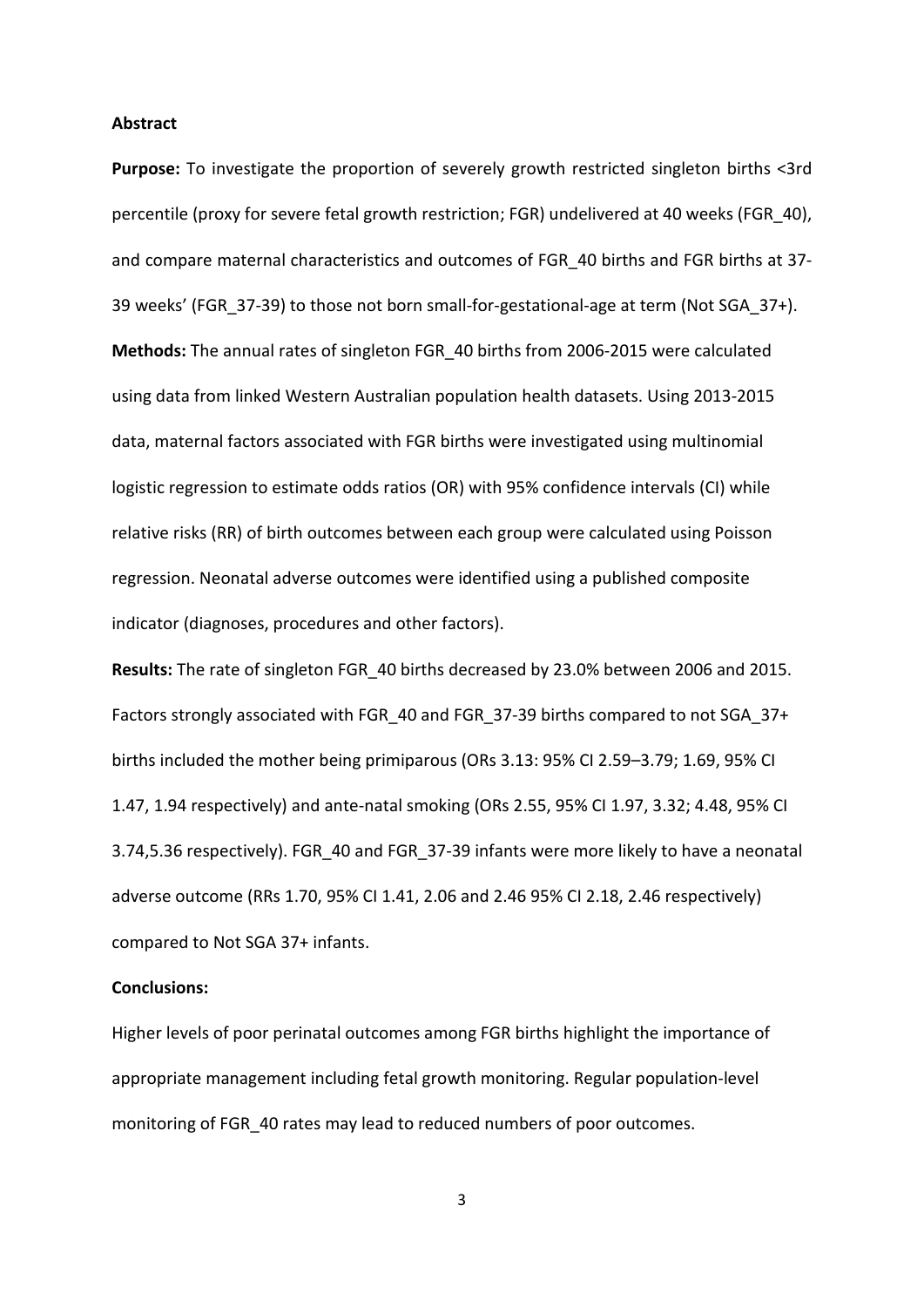# **Key words**

Infant, Small for gestational age; Fetal growth restriction; Perinatal mortality; Western Australia;

Abbreviations

| <b>CI</b>     | Confidence interval                                                  |
|---------------|----------------------------------------------------------------------|
| <b>LHT</b>    | Linear Hypothesis test                                               |
| <b>MNS</b>    | <b>Midwives Notification System</b>                                  |
|               | Not SGA 37+ Birth at 37 or more weeks' gestation without SGA         |
| OR.           | Odds ratio                                                           |
| <b>RCOG</b>   | Royal College of Obstetricians and Gynaecologists                    |
| RR            | Relative risk                                                        |
| <b>SGA</b>    | Small-for-gestational-age                                            |
| <b>FGR</b>    | Fetal growth restriction (<3rd percentile)                           |
| FGR 37-39     | Severely growth restricted birth delivered at 37-39 weeks' gestation |
| <b>FGR 40</b> | Severely growth restricted birth undelivered at 40 weeks' gestation  |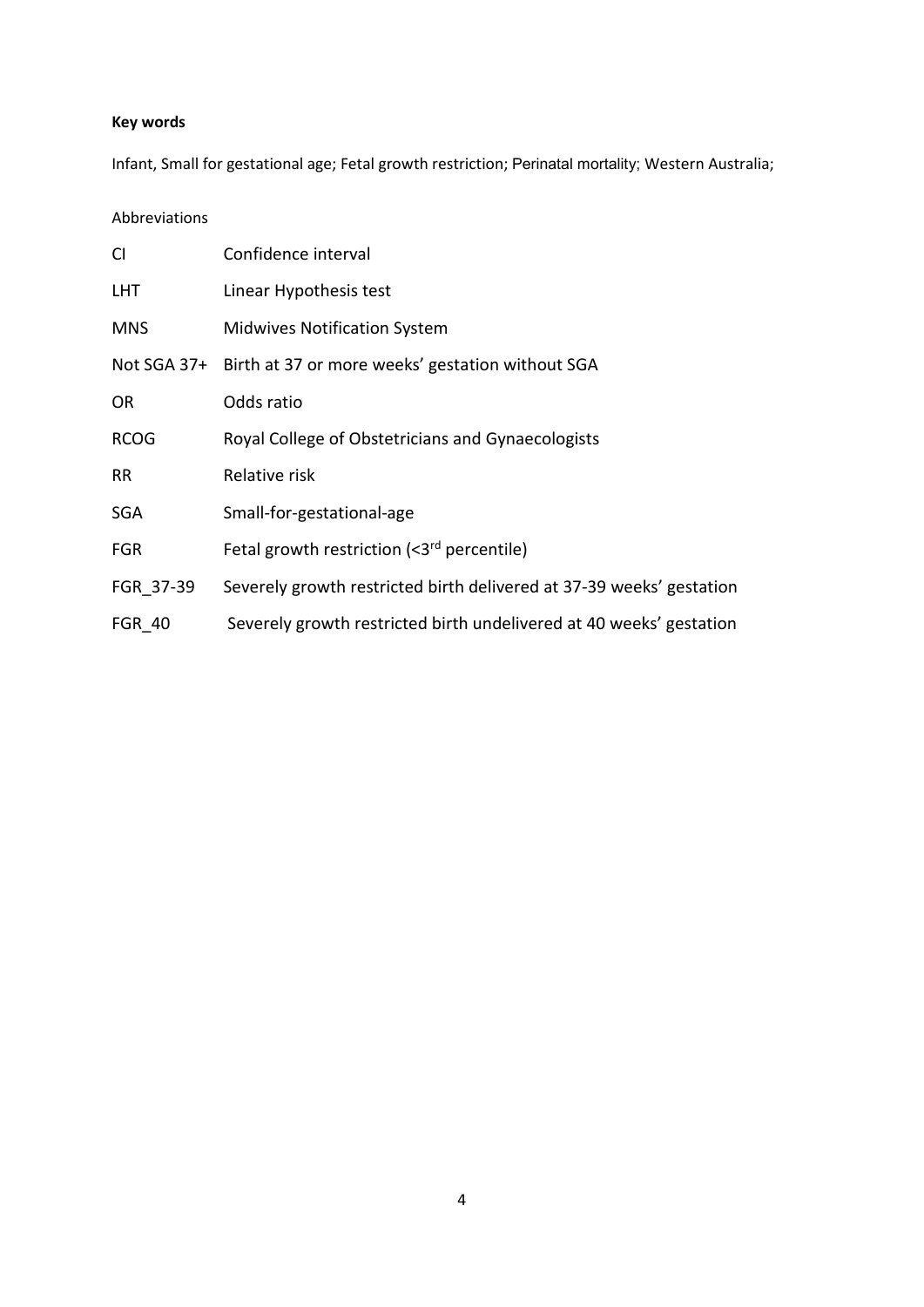### **Introduction**

Being born small for gestational age (SGA), defined as birthweight for gestation and sex <  $10<sup>th</sup>$ percentile, is associated with poor outcomes such as perinatal death [1] and neonatal morbidity [2]. These early life outcomes are more likely when SGA is undetected before birth [1,3], in cases of SGA below the  $3<sup>rd</sup>$  percentile which can be used as a proxy for severe fetal growth restriction (FGR;) [4] and with advancing gestational age [5]. SGA is also associated with later sequelae including neurodevelopmental delay [6], coronary heart disease and type 2 diabetes [7]. However, ante-natal detection of SGA remains problematic, and the majority of SGA cases are detected at birth [8], even when maternal medical and/or obstetric risk factors are present [9]. While the sensitivity to detect FGR in late third trimester ultrasounds at around 35 weeks are higher than to detect SGA, up to a quarter of cases may still be missed by the best performing index tests(estimated fetal weight and abdominal circumference both <1 standard deviation) [10].

SGA births can be divided into two main groups: those who are truly growth restricted, who have an increased risk of poor outcomes [11] and constitutionally small babies (approximately 20% of all SGA births) [12]. Risk factors for fetal growth restriction include those that can be identified at the ante-natal booking appointment (e.g. maternal age of 35 years or more, primiparity, extremes of body mass index, smoking, and chronic diseases), while others manifest during the pregnancy such as pre-eclampsia and ante-partum haemorrhage [13]. On the other hand, being constitutionally small is associated with maternal small stature and ethnicity [14].

A recent comparison of different national guidelines found that although there are some variations, once SGA is identified, delivery is universally recommended by 40 weeks' gestation [12]. In line with these recommendations and the existing evidence on the health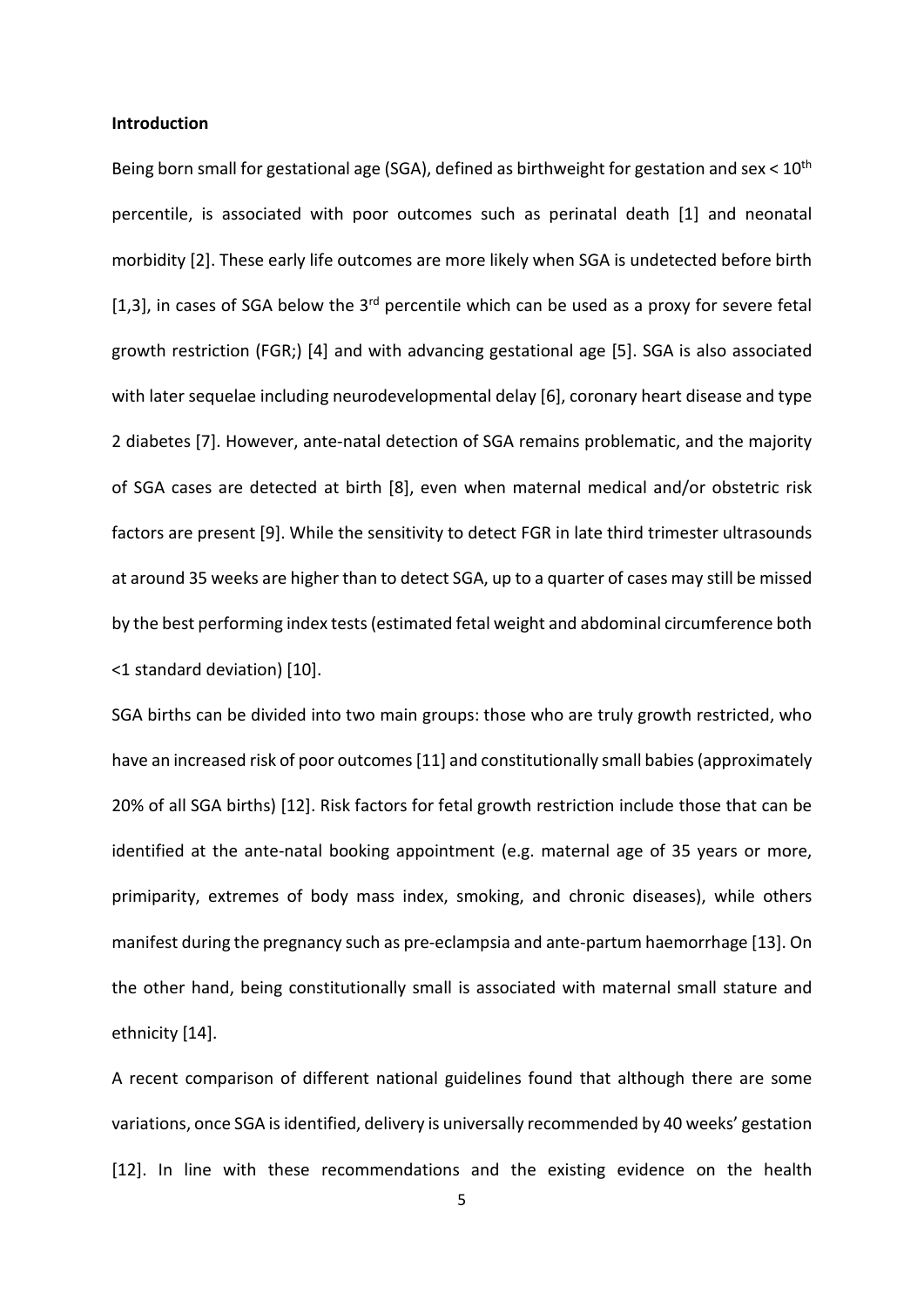consequences for babies with FGR, the proportion of FGR below the 3<sup>rd</sup> percentile singleton births of at least 32 weeks gestation that were undelivered at 40 weeks (FGR\_40) was adopted as a health system performance indicator of the quality of ante-natal care in Victoria, Australia in 2010 with a goal of <28.6% for each hospital [15]. Since then, the proportion has decreased from nearly 40% [16] to 28% state-wide by 2018 [17]. The importance of this measure has now been recognised with its inclusion as a key performance indicator to improve detection and management of FGR in the recently released 'Safer Baby Bundle', an Australia wide initiative to reduce stillbirth by 20% [18]. To our knowledge, no other Australian jurisdiction has published data about FGR 40 trends, or the associated risk factors and health outcomes. Accordingly, the first objective of this study was to investigate trends in the proportion of FGR births undelivered at 40 weeks' gestation in Western Australia (WA) in the ten-year period from 2006-2015. This period was chosen to observe practice prior to and after the introduction of the performance indicator elsewhere in Australia. Using the most recent years of data (2013-2015) to best reflect current practice, the second objective was to investigate the differences between FGR births undelivered at 40 weeks' gestation and those delivered at 37-39 weeks' gestation (FGR\_37-39). To do this we compared the profile of maternal and other characteristics of both groups of severely growth restricted singletons (FGR\_40 and FGR\_37-39) and their outcomes with those born without SGA.

## **Methods**

## Study design and population

This study included all singleton births in WA from 2006 to 2015. For the first objective of the study, the cohort consisted of all births with a gestation of at least 32 weeks (to allow for direct comparison with the Victorian findings [16]) who were born FGR (SGA below the 3<sup>rd</sup> percentile), between 2006 and 2015. For the second objective, the cohort consisted of births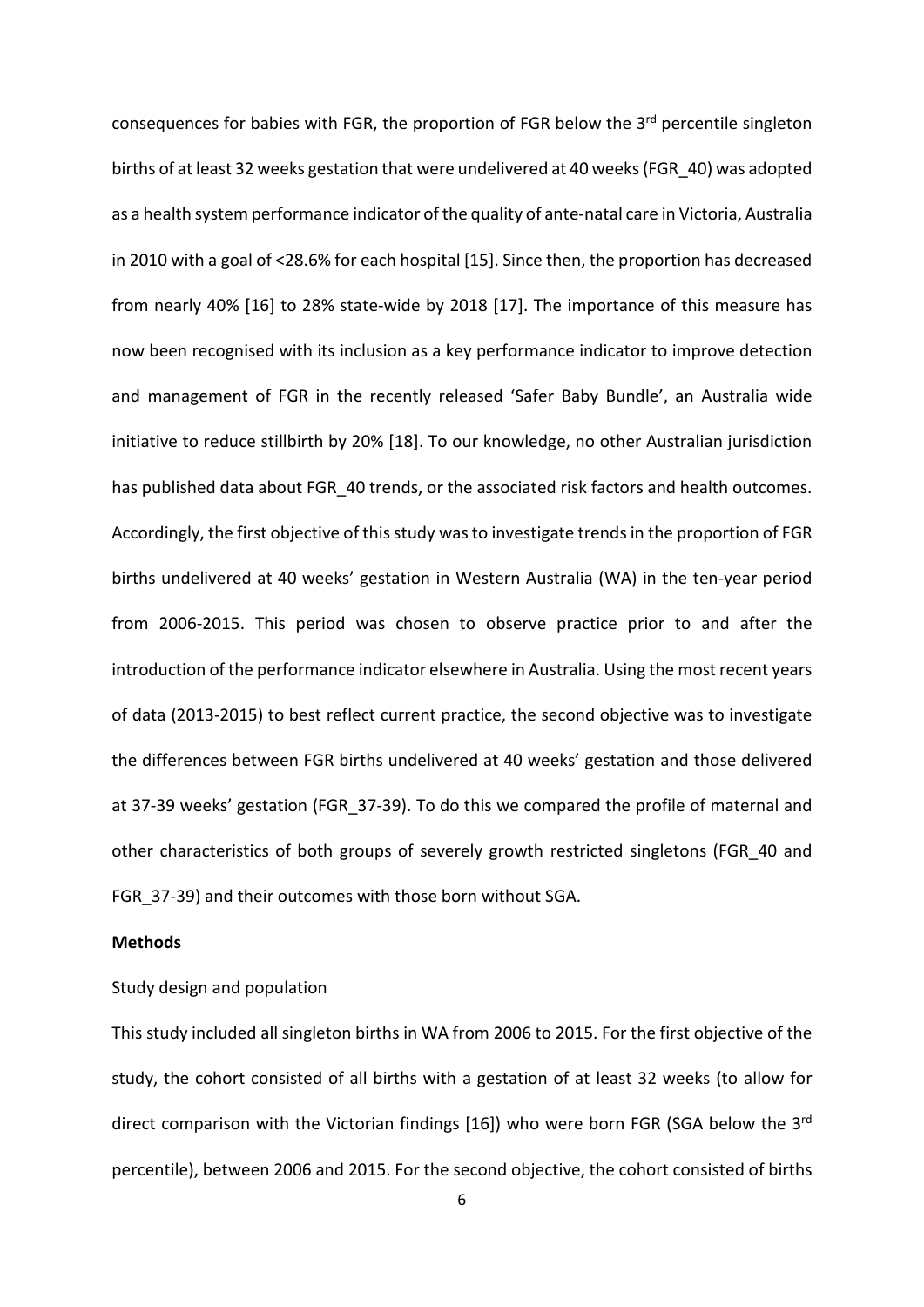between 2013 and 2015 with a gestation of at least 37 weeks, divided into three groups: (1) FGR 40 (FGR undelivered at 40 weeks); (2) FGR 37-39 (FGR births at 37-39 weeks); and (3) those born who were not SGA at 37 weeks or later (Not SGA 37+) (Figure 1). Those with SGA, but not FGR ( $3<sup>rd</sup>$  to under  $10<sup>th</sup>$  percentile) were excluded from the analyses.

#### Data sources

The data for this study were obtained from population health datasets including those which are routinely linked by the Data Linkage Branch of the Western Australian Department of Health. This includes the Midwives Notification System (MNS), Birth and Death Registers, Hospital Morbidity Data Collection as well as the Western Australian Register of Developmental Anomalies. The Data Linkage Branch uses probabilistic matching techniques [19] and provides data with identifying fields removed for researchers. The MNS contains information about all live births and stillbirths of at least 20 weeks' gestation in WA while the Hospital Morbidity Data Collection has information about all inpatient episodes in public and private hospitals in WA. The Western Australian Register of Developmental Anomalies contains information based on statutory notification of congenital anomalies diagnosed before the age of six years in WA.

### Ethics approvals

Ethics approvals were obtained from the Western Australian Department of Health Human Ethics Research Committee (2016/51) and the Western Australian Aboriginal Health Ethics Committee (797).

Data management

Definition of FGR and SGA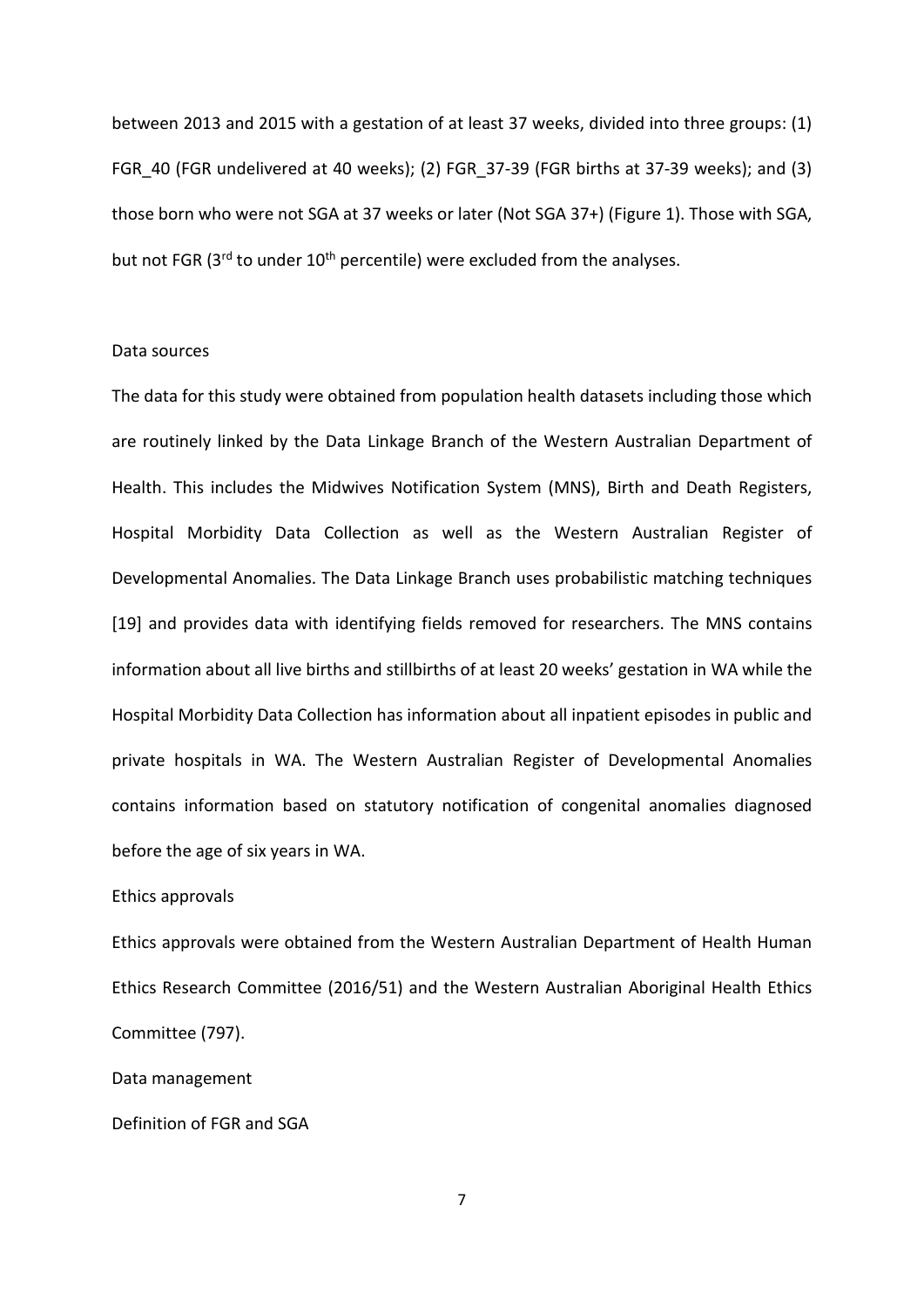Australian sex-specific national singleton birthweight centiles[20], which only take in account sex and gestation, were used to assign the appropriateness of growth for gestation into FGR, SGA and not SGA.

#### Maternal and other factors

Variables from the MNS were categorised into yes/no as follows: any smoking during pregnancy, primiparous, remote or very remote birth residence [21], and late ante-natal booking appointment (later than 10 weeks' gestation) [22]. Remoteness of residence was assessed using the Accessibility/Remoteness Index of Australia based on the mother's usual residence at the time of the child's birth, and includes five categories that range from none (Perth metropolitan area) through to very remote. Three categories were created for an areabased measure of socio-economic status of the birth residence [23], maternal age at birth (<25, 25-34 and >34 years), body mass index at the ante-natal booking appointment (<18.5, 18.5 <25, 25<30 and ≥30), tertiles of maternal height (<162, 162-167, >167 cm) and interpregnancy interval (IPI), based on those below and above the referent group in the IPI literature studies[24,25] (<18 18-23, and >23 months). Socio-economic status tertiles were based on the WA distribution of small area (average population 400) values of the Index of Relative Socio-Economic Disadvantage, generated from data collected in the 2011 Census [23]. This index ranks areas using the attributes of all persons in the area, including measures of education, income, unemployment, family status and housing. Women were classified as having the following medical conditions (pre-existing diabetes, essential hypertension) or pregnancy complications (threatened miscarriage, gestational diabetes or hypertension, preeclampsia, any ante-partum haemorrhage) if they were recorded in the MNS or as a principal or additional diagnosis in the Hospital Morbidity Data Collection (available from 1970) in any admission prior to birth (medical conditions) or during pregnancy (pregnancy complications)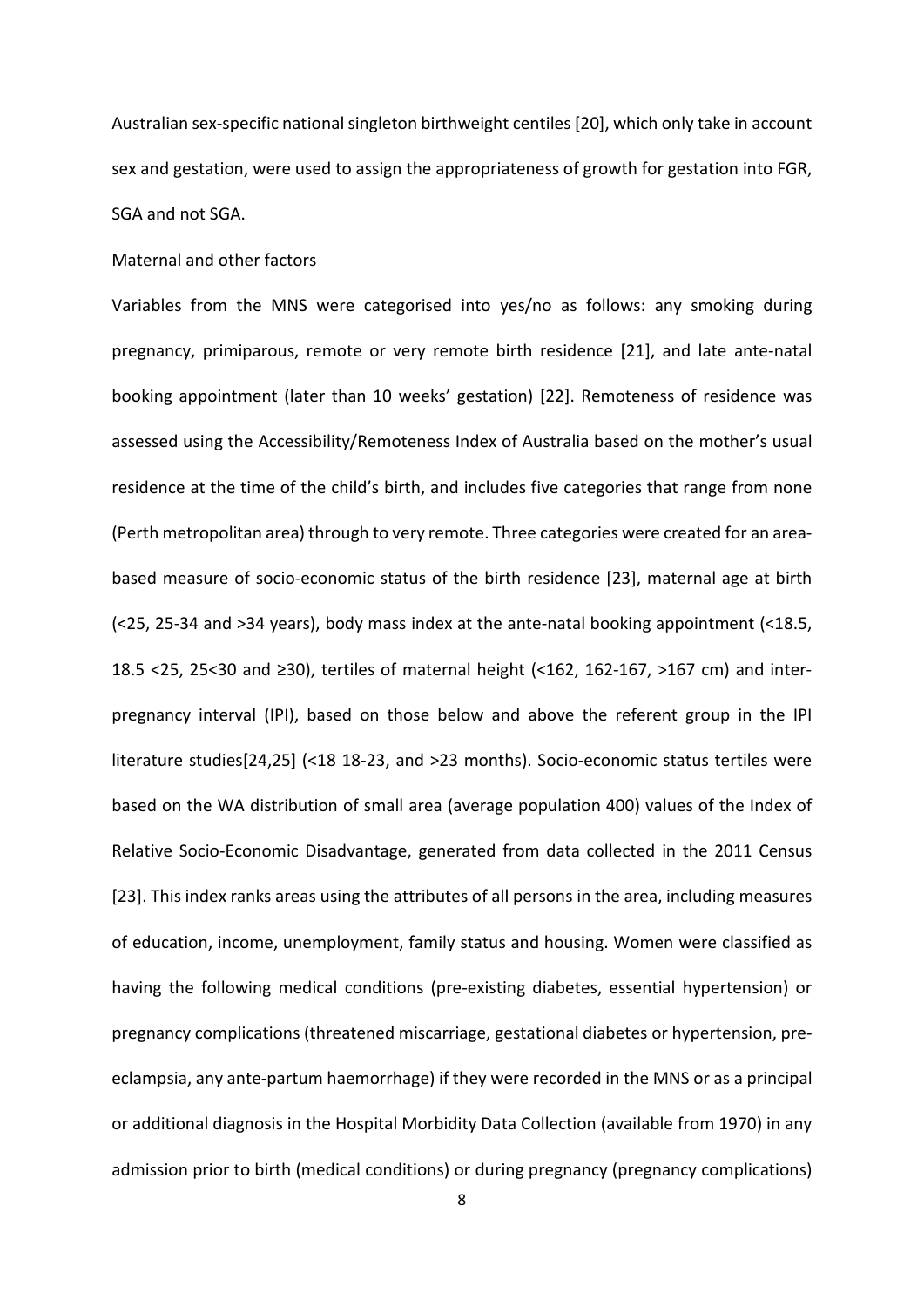(see Table S1 for International Classification of Diseases diagnosis codes). Further, all births to the same mother in the MNS were linked using the unique mother identifier, enabling us to ascertain these conditions and complications in all earlier pregnancies. This also supported the calculation of inter-pregnancy interval (IPI)—which was defined as the difference between the time between a birth and the estimated conception date for the subsequent pregnancy. History of these and adverse outcome variables in previous pregnancies identified in MNS were also created for multiparous women. If the woman was nulliparous at the time of her first recorded birth, it was assumed that we had the complete history of all previous pregnancies.

We created a composite variable, using a cross-classification of region of birth and ethnicity. Firstly, maternal country of birth (obtained from the Birth Register) was grouped into major regions, according to the Standard Australian Classification of Countries Table 1 [26]. In the MNS, maternal ethnic origins were classified into eight groups (Caucasian, Aboriginal and/or Torres Strait Islander (hereafter Aboriginal), Asian, Indian, African, Polynesian, Maori and Other). Finally, maternal region of birth and ethnic origin were combined into a single variable with three levels for Australian born (Caucasian, Aboriginal, Other) and 10 levels for Overseasborn (Oceania not Australia, North-West Europe, Southern and Eastern Europe, North Africa and the Middle East, South-East Asia, North-East Asia, Southern and Central Asia, Americas, and Sub-Saharan Africa). Groups where there were two ethnic groups who made up at least 30% of the region's population each (Oceania other than Australia, Sub-Saharan Africa) were divided into Caucasian/non-Caucasian (Table S2).

Data were available for the majority of the risk factors for having a SGA fetus listed in the Royal College of Obstetricians and Gynaecologists (RCOG) guidelines[13] although maternal and paternal SGA were restricted to 38% of mothers and 28% of fathers who also had records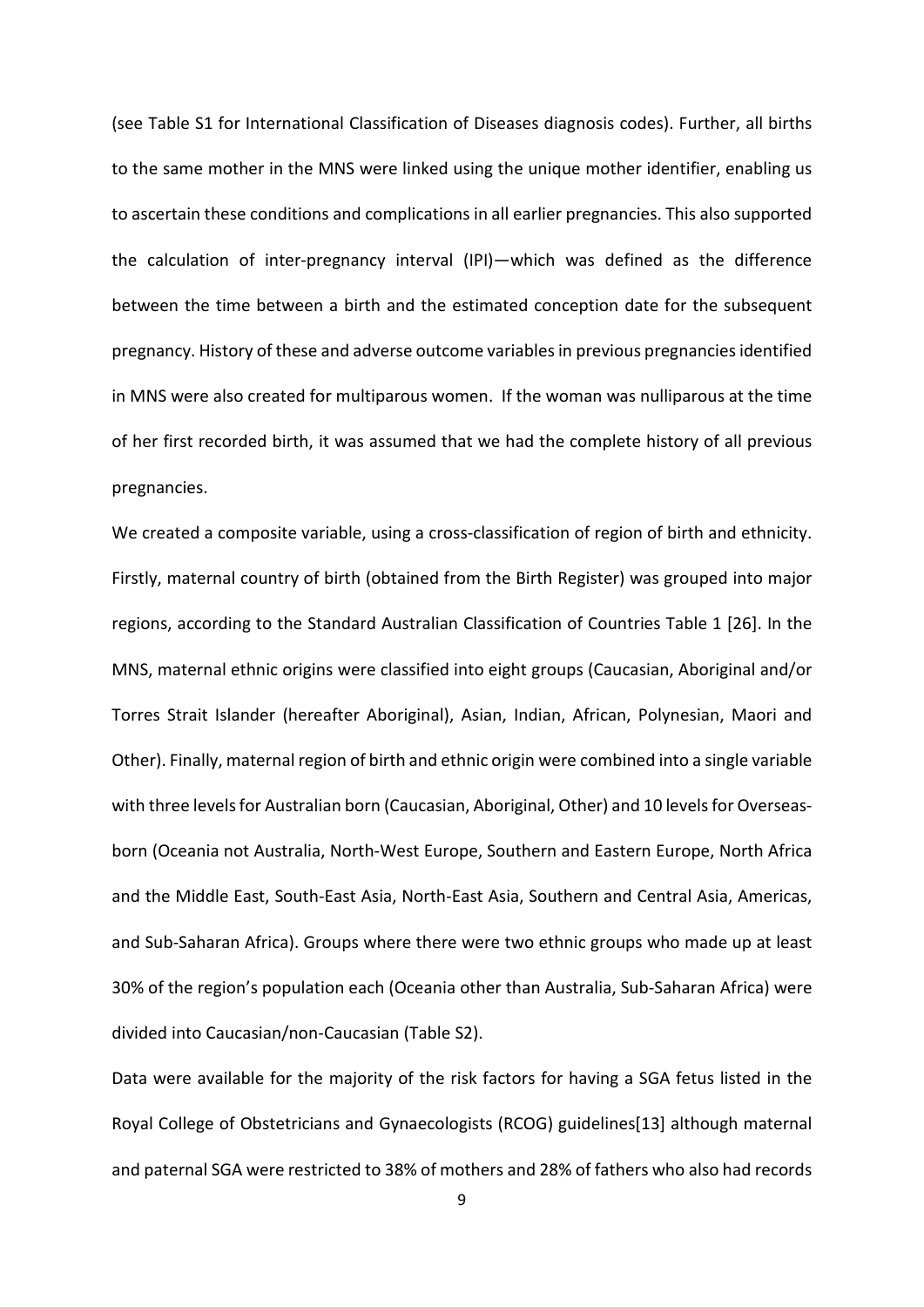in the MNS (i.e. born in WA in 1980 or later) (Table S3). As these guidelines recommend that all women with at least one major or three minor risk factor(s) at the booking appointment or later are screened for fetal growth, we created a binary variable to identify these pregnancies.

## Birth outcomes

Mode of birth was categorised into spontaneous vaginal, instrumental vaginal, elective and emergency caesarean section. Elective caesarean section was defined as a planned procedure with no onset of labour, attempted induction or ruptured membranes, and emergency caesarean section as a procedure performed at short notice, including those performed because of a complication, ruptured membranes, or onset of labour before the planned time of the elective procedure. Onset of labour was categorised as spontaneous, induced, and prelabour caesarean section. Stillbirths and deaths in the neonatal period and first six months of life were identified using data from the MNS and Death Register. As the overall numbers were small, these were combined into a single 'early loss' variable (stillbirth or death in first six months). A neonatal adverse outcome was identified using a previously published composite indicator [27] (Table 1) which used the Hospital Morbidity Data Collection diagnosis and procedure codes as well as the MNS and Death Register data. Modifications were made to reflect coding changes with assistance of the WA Clinical Coding Authority (Table S4). The other indicators of adverse outcomes were low Apgar (five-minute Apgar score below seven) and any resuscitation at birth (any use of oxygen, bag and mask, intubation, external cardiac massage or drugs).

#### Statistical Analyses

The annual rate of FGR singleton births undelivered at 40 weeks' gestation was calculated using all FGR singleton births of at least 32 weeks' gestation as the denominator [15] and the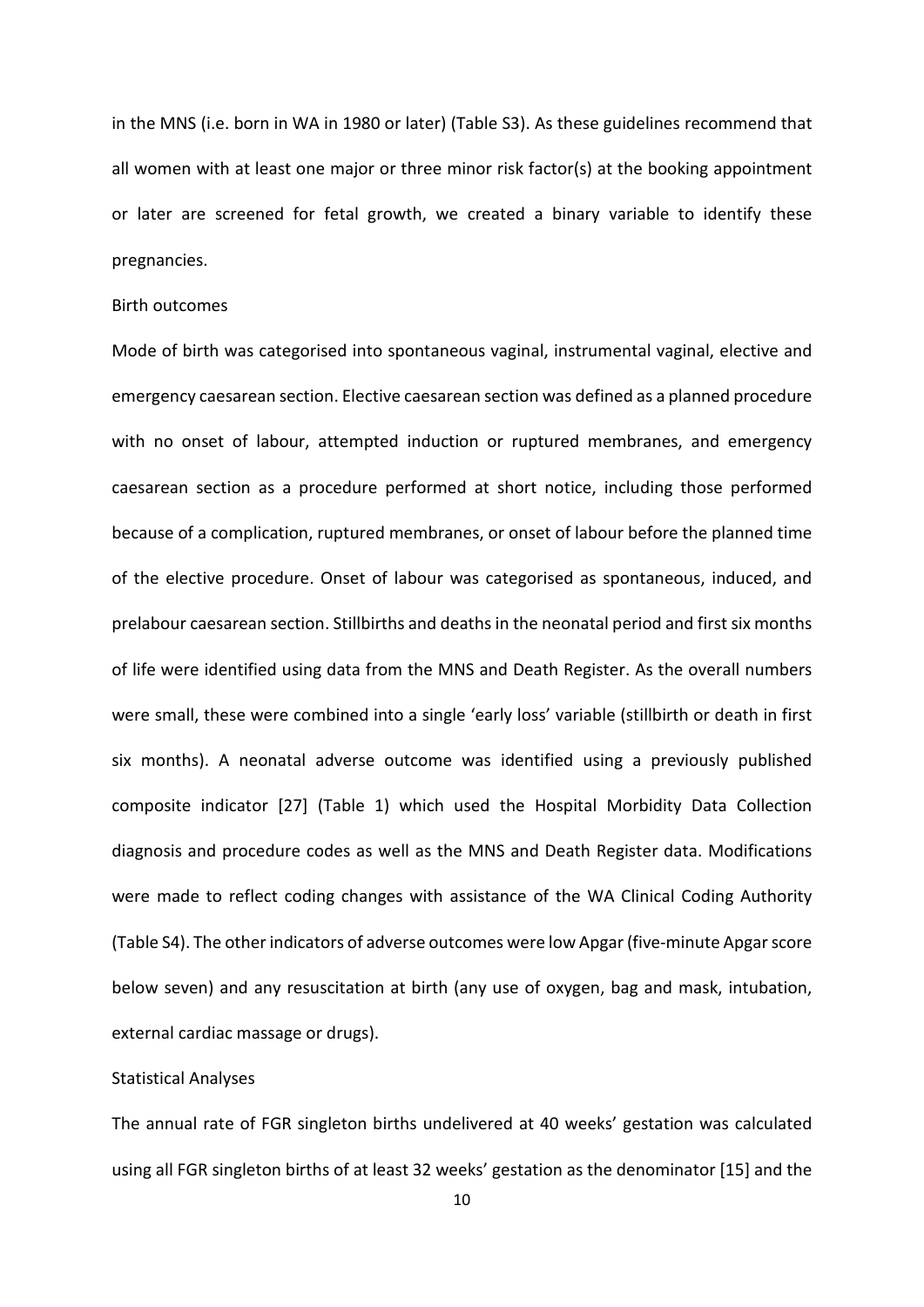presence of a linear trend by year was assessed using the Cochran-Armitage trend test [28,29].

The following analyses were conducted using SAS version 9.4, (SAS Institute Inc, Cary, NC, USA), and featured a comparison of both FGR\_40 and FGR\_37-39 births to Not SGA 37+ births. Multinominal logistic regression was used to estimate odds ratios (ORs) and 95% confidence intervals (CIs) of maternal factors associated with the two categories of FGR. Factors associated with FGR in the univariable models were included in a multivariable model. Linear hypothesis testing (LHT), which calculates Wald Chi-square *P* values, was used to detect differences (if any) between the adjusted ORs for FGR\_40 and FGR\_37-39. In addition, we tested for effect modification by primiparous status, and if present, stratified analyses were performed. The regression models to estimate ORs and 95% CI for the composite indicator of RCOG risk factors were adjusted for factors associated with FGR which were not already included in the index (maternal height and the composite maternal region of birth/ethnicity). Unadjusted relative risks (RR) of birth outcomes comparing FGR\_40 and FGR\_37-39 births to Not SGA 37+ births were calculated using Poisson regression with robust error variance [30]. Sensitivity analyses

Sensitivity analyses were carried out to assess the impact of missing data on parental SGA (which was used to create the composite indicator of RCOG risk factors). We created a second version of the RCOG indictor (not including parental SGA) and compared the output from models using each version.

## **Results**

Objective 1: Rate of FGR births undelivered at 40 weeks.

Between 2006 and 2015, there were 322,552 live births and stillbirths, of which 311,486 were singletons for whom appropriateness of growth for gestational age could be estimated (Figure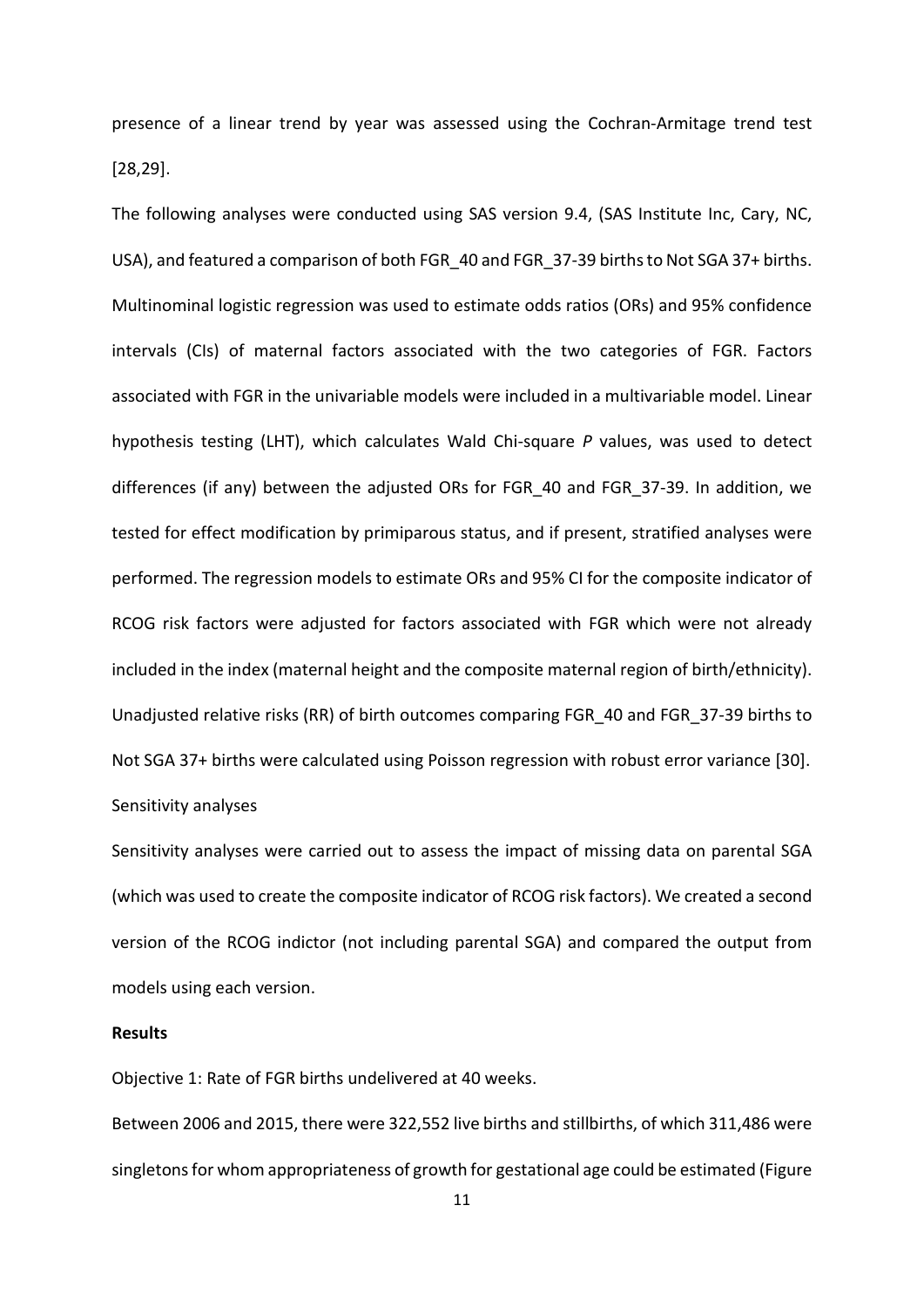1). Among the 307,442 births with a gestation of at least 32 weeks, there were 6,855 singleton births (2.2%) with FGR. Among these births, the rate of births undelivered at 40 weeks' gestation decreased by 23.0% from 40.2% in 2006 to 30.9% in 2015 (*P* trend <0.01) (Figure 2). Concurrently, the rate of singleton FGR births at 37-39 weeks' gestation increased by 19.9% from 50.8% to 61.0% (*P* trend <0.01)—with little change in the rates of births at 32-36 weeks gestation (a decrease from 9.0% to 8.1%, *P* trend 0.66; results not otherwise shown). The comparable rate for singleton births without SGA decreased by 10.6%, from 36.1% to 32.3% (*P* trend <0.01; results not otherwise shown). Between 2013-2015 (the years of interest for Objective 2), the rates of FGR singleton births undelivered at 40 weeks' gestation decreased from 35.5% to 30.9%.

Objective 2: Factors associated with, and outcomes of, FGR births undelivered at 40 weeks. Between 2013-2015, there were 92,532 singleton births with a gestation of at least 37 weeks. Of these, 696 were FGR\_40 (0.8%), 1,208 FGR\_37-39 (1.3%), 84,918 Not SGA 37+ (91.8%), and 5710 had SGA but not FGR (6.2%) and were excluded from the analyses (Figure 1). The complete histories of all previous pregnancies were available for 187 (80.6%) FGR\_40, for 455 (82.0%) FGR\_37-39 and 42,391 (85.1%) Not SGA 37+ singleton births of multiparous women. Risk factors for FGR births

In the multinomial multivariable analysis, compared to Not SGA 37+ births, the factors strongly associated with both FGR\_40 and FGR\_37-39 births were: the mother being primiparous, a smoker during pregnancy, non-Australian born, particularly born in Sub-Saharan African (non-Caucasians), Southern and Central Asia and North Africa and the Middle East, being underweight and less than 162 cm tall (Table 2). For example, relative to women who did not smoke during pregnancy, the odds of having a FGR\_40 and FGR\_37-39 birth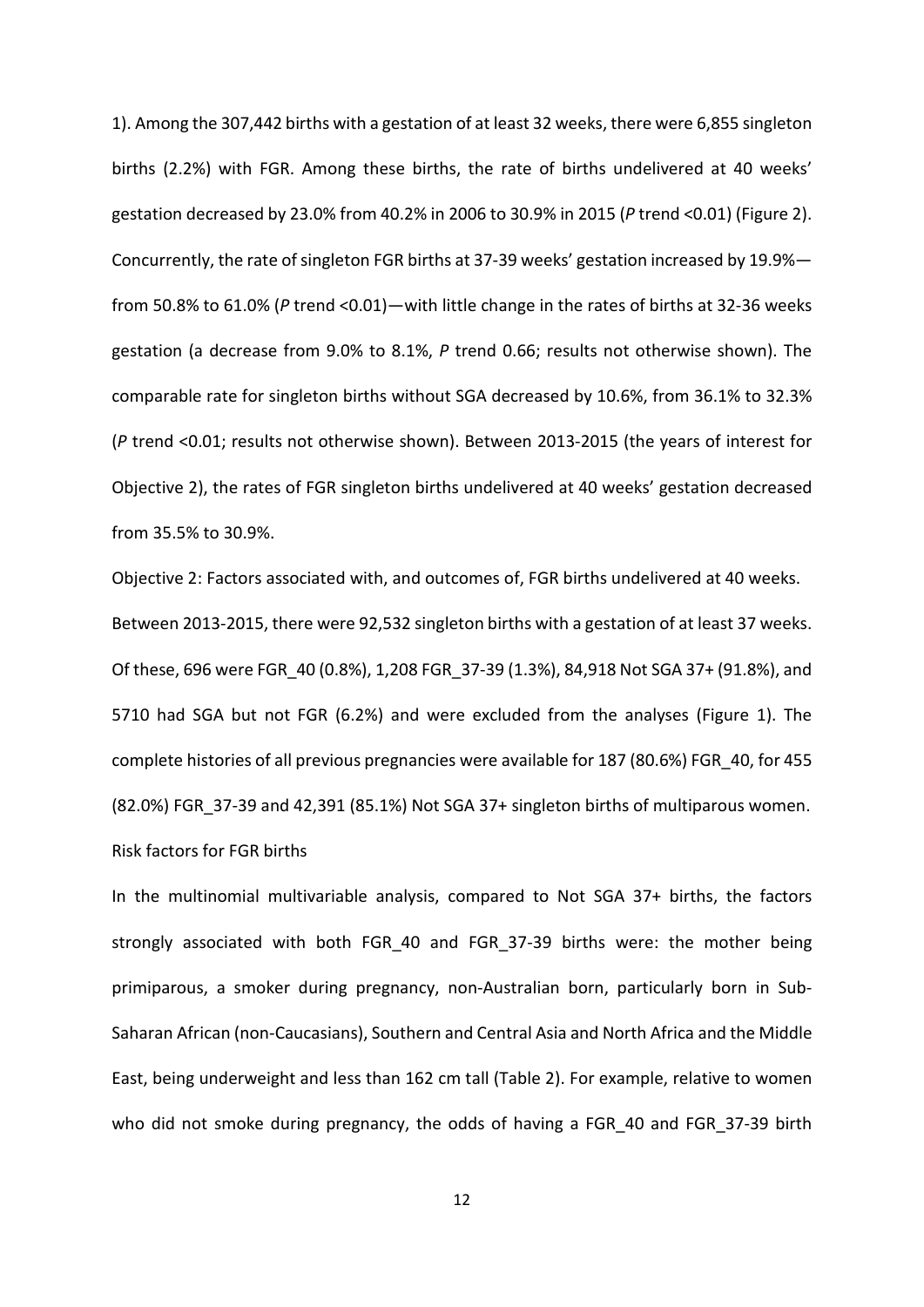among those who smoked was 2.6 and 4.5 times higher, respectively, compared with Not SGA 37+ births (LHT *P* <0.01).

Having gestational diabetes was negatively associated with an FGR\_40 birth but positively associated with a FGR 37-39 birth (LHT *P* <0.01) (Table 2). The following factors were only positively associated with FGR\_37-39 births: having a major congenital anomaly, a mother aged >34 years, experiencing a pregnancy complication (threatened miscarriage, preeclampsia, gestational hypertension) and living in the most disadvantaged area (tertile). Further, there was a negative association between having a maternal body mass index of 30 or more and a FGR\_37-39 birth. There were no or few cases of pre-existing diabetes and essential hypertension among mothers of FGR births and neither were included in the multivariable models. The univariable ORs for the full list of factors investigated are reported in Table S5.

Smoking during pregnancy was the only factor where there was effect modification by primiparous status and the association appeared stronger in multiparous than primiparous women (FGR\_40: OR 3.80, 95% CI 2.50, 5.77 and 1.69, 95% CI 1.17, 2.45, respectively; interaction *P* <0.01; FGR\_37-39: OR 4.19, 95% CI 3.19, 5.50 and 3.53, 95% CI 2.71, 4.60, respectively; interaction *P* =0.01) (results not otherwise shown).

Risk factors for FGR births among multiparous women

Women with a previous FGR birth or with an IPI of 24 months or greater had elevated risks of FGR 40 and FGR 37-39 births while there was a marginal association between a neonatal adverse outcome for a previous birth and FGR\_37-39 (Table 2).

Compared with mothers who had a non-SGA 37+ birth, mothers who had a FGR\_40 or FGR\_37-39 birth were more likely to have at least 1 major or 3 minor RCOG risk factors for SGA births (OR 1.42, 95% CI 1.21, 1.65 and 2.34, 95% CI 2.07, 2.65 respectively, LHT *P* <0.01)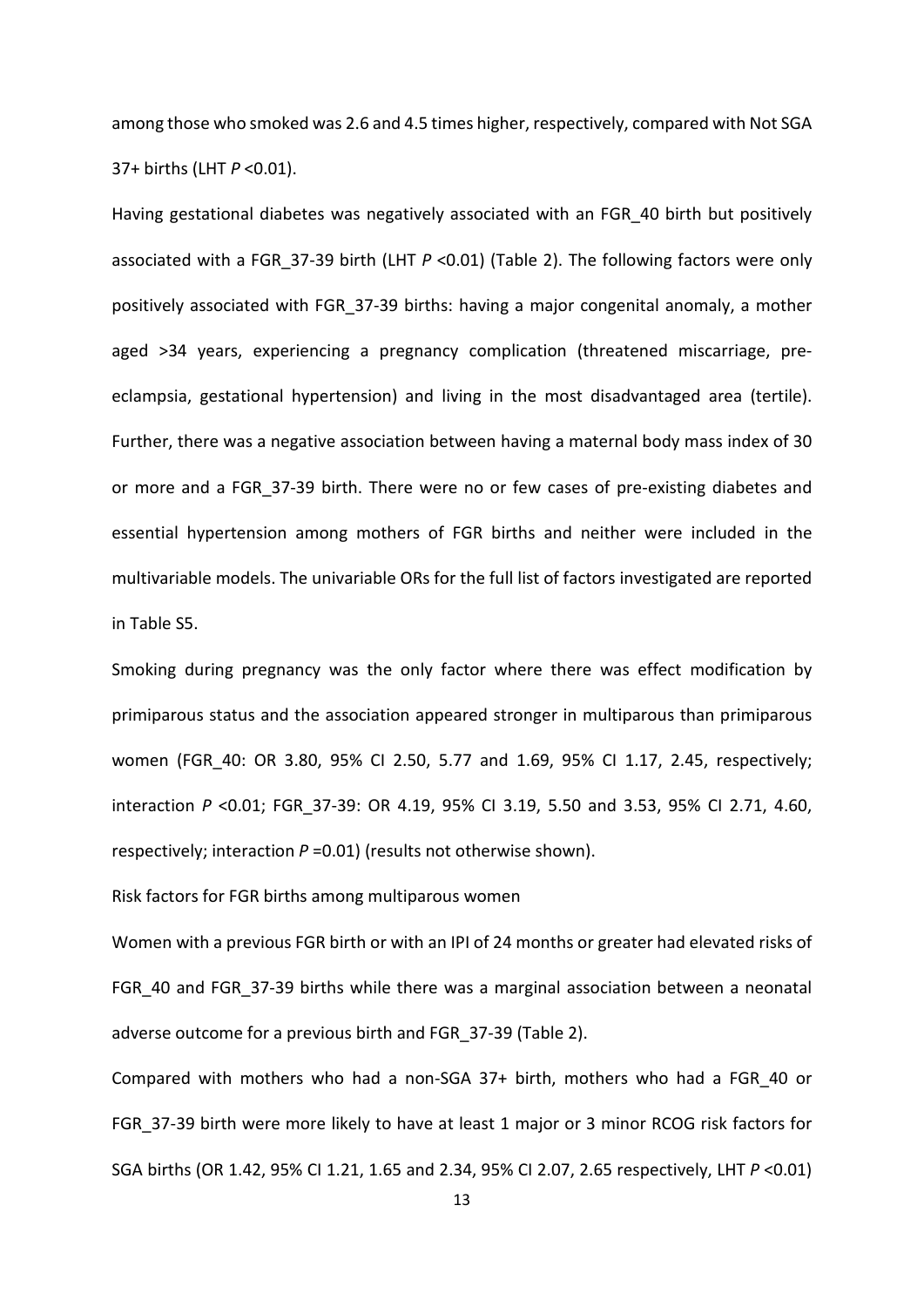(results not otherwise shown), although these risk factors were prevalent in all three groups (43.6%, 51.7% and 63.8% of Not SGA 37+, FGR\_40 and FGR\_37-39 births respectively) (Table S3). These estimates remained similar when parental SGA history was excluded from the list of risk factors.

## Birth outcomes

There was a greater likelihood of induction for both FGR\_40 and FGR\_37-39 births compared with Not SGA 37+ births. Whereas the onset of labour FGR\_40 births was more likely to be spontaneous than FGR\_37-39 births. Further, FGR\_40 births were considerably less likely to have a prelabour caesarean than other births. Compared with Not SGA 37+ births, both FGR 40 and FGR 37-39 births were more likely to be by emergency caesarean section, but less likely to be by elective caesarean section while FGR\_40 births were more likely to be by instrumental vaginal delivery (Table 3). While the estimates for early loss were imprecise, it was more likely among the FGR 40 births and FGR 37-39 births compared with Not SGA 37+ births(Table 3). All indicators of neonatal morbidity (an adverse neonatal outcome, a low fiveminute Apgar or any resuscitation) were also more likely among the FGR\_40 births and FGR 37-39 births compared with Not SGA 37+ births, while FGR 40 births had lower levels of adverse neonatal outcomes than FGR\_37-39 births (Table 3).

## **Discussion**

#### Principal findings

From 2006-2015 in WA, the rate of FGR birth undelivered at 40 weeks' gestation declined by about 23%, while the comparable rate among births without SGA decreased by around 11%. Our findings, based on population-based data, confirm previously known risk factors for SGA [13] as well as those associated with having a small but healthy baby [14]. Mothers of FGR births were more likely to have smoked during pregnancy and be primiparous, with FGR\_37-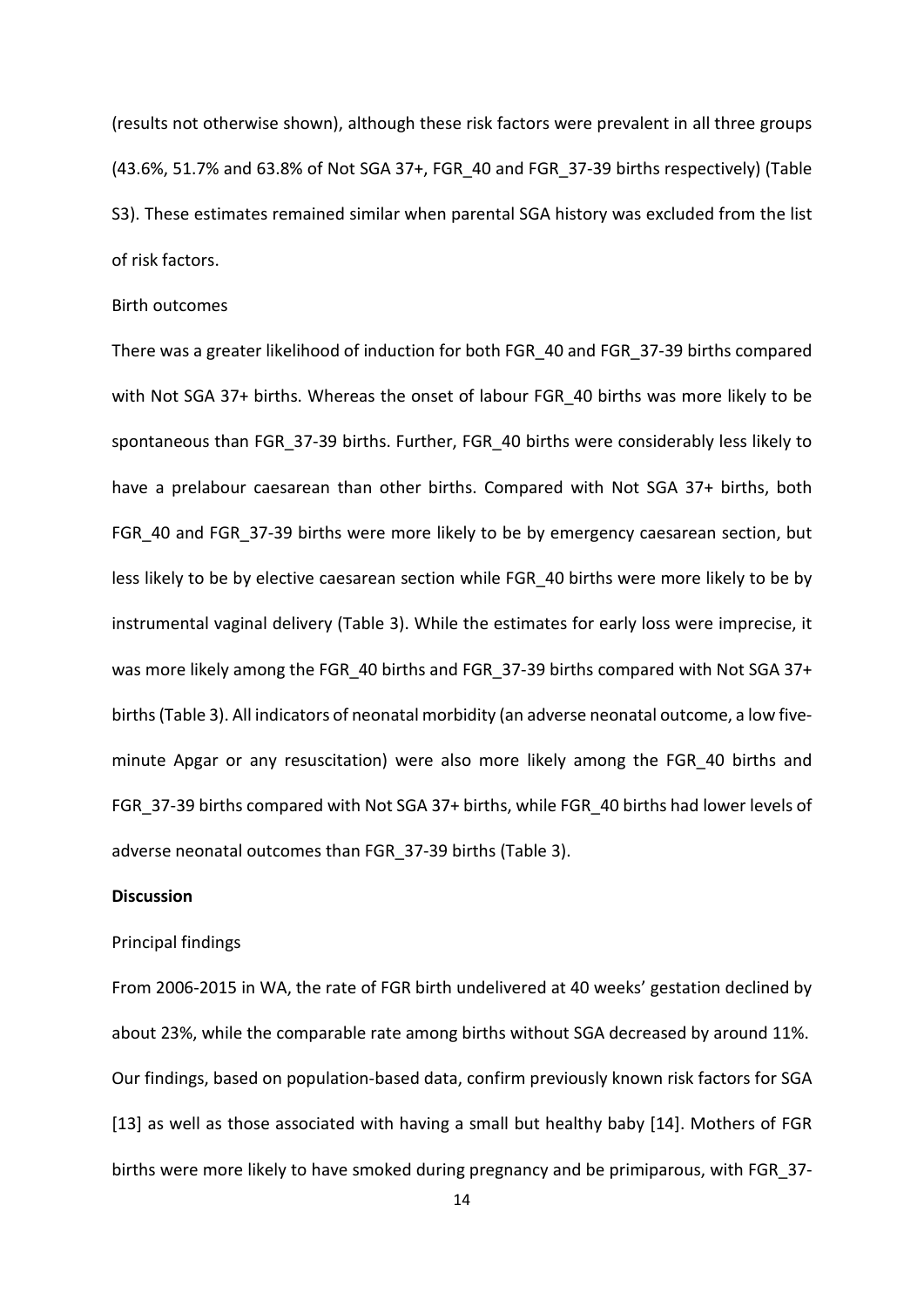39 mothers the most likely to have smoked, but FGR\_40 mothers the most likely to be primiparous. In addition, we found that even after adjusting for maternal height and body mass index, non-Australian born mothers were more likely to have a FGR birth than Australian-born Caucasian women, with the strength of association varying by region of birth. Importantly, among the FGR births, we found evidence of a risk gradient with the prevalence of having at least one major or three minor RCOG risks factors being highest among FGR births delivered at 37-39 weeks' gestation and lowest among terms births without SGA. Similarly, while all the FGR births were at higher risk of having a neonatal adverse outcome or being stillborn or dying in the first six months of life, the risk was highest in those born at 37-39 weeks' gestation, although the estimates for mortality were imprecise. FGR 40 births were the least likely to have some form of intervention to precipitate birth (induction or prelabour caesarean section) indicating problems were not foreseen but, by contrast, they appear to have had the highest level of labour or delivery complications for mother or fetus (highest risk of instrumental vaginal delivery or emergency caesarean section).

## Strengths of the study

The strength of this study is the use of total population birth data, free from the issues of selection and non-participation biases and reflects practices state-wide, including in hospitals less likely to be involved in research. The study was also supplemented with multiple data sources which enabled the tracking of women and babies who were transferred across the health system, often for higher level care. The use of hospital discharge data enabled both the identification of additional cases of maternal medical conditions and pregnancy complications and the application of a validated neonatal morbidity index to more common outcomes than early mortality. Similarly, combining the MNS maternal ethnicity and Birth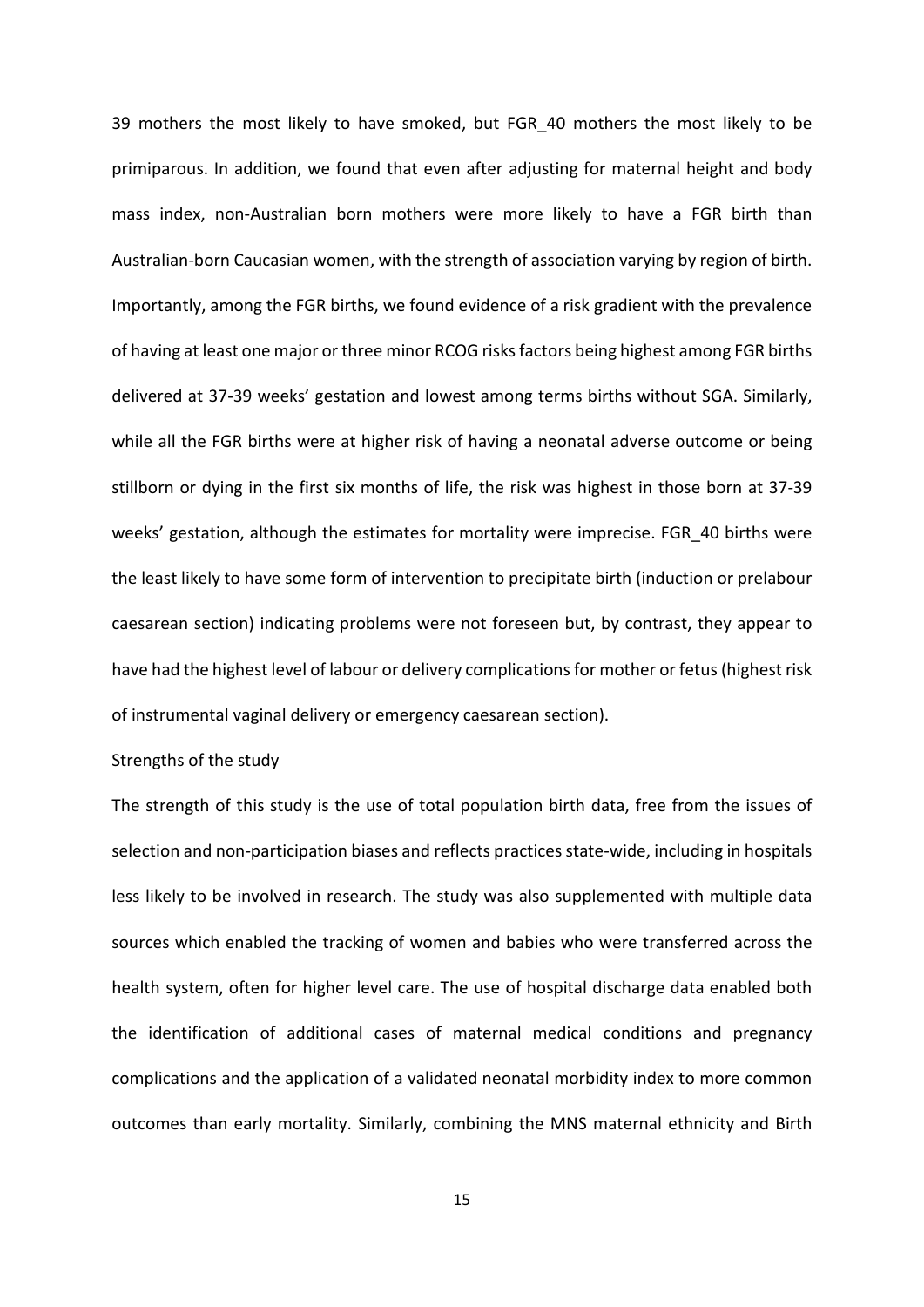Register maternal country of birth data allowed more nuanced analyses than using the individual data items.

### Limitations of the data

Routinely collected data sources typically do not have detailed information on all key factors of interest. In our study, there was no information about whether FGR was suspected, or the conduct and results of relevant screening, e.g. PAPP-A levels, uterine Doppler velocimetry assessments or third trimester ultrasounds. This is an important limitation as failure to receive an indicated third trimester ultrasound or having one with falsely reassuring findings were some of the main factors associated with having a FGR 40 birth in a recent Victorian study [31]. We also did not have data about the indications for induction or caesarean sections or cause of death. Additionally, there has been some modification of clinical protocols over the time-periods of interest and uncertainty about how they influenced practice. Care was provided in both the private and public sector and the births occurred at over 60 different sites so it is likely there would have been variations by time and place. There are limitations with the classification of maternal chronic conditions and pregnancy complications in the MNS, with low sensitivity noted [32], but these were supplemented with the Hospital Morbidity Data Collection diagnosis codes which increased their prevalence. Nevertheless, while the overall prevalence of maternal pre-existing diabetes and essential hypertension remained low (0.8% and 1.1% respectively), they are in line with the reported prevalence in the National Health Survey 2014-2015 [33] for women under 35 years (the age of about 80% of study mothers). While we had data in the MNS from 1980 and the Hospital Morbidity Data Collection from 1970 for women resident in WA, we did not have data from other women. Thus, we may have underestimated chronic conditions and history of pregnancy complications, especially in women born outside WA. In particular, we only had information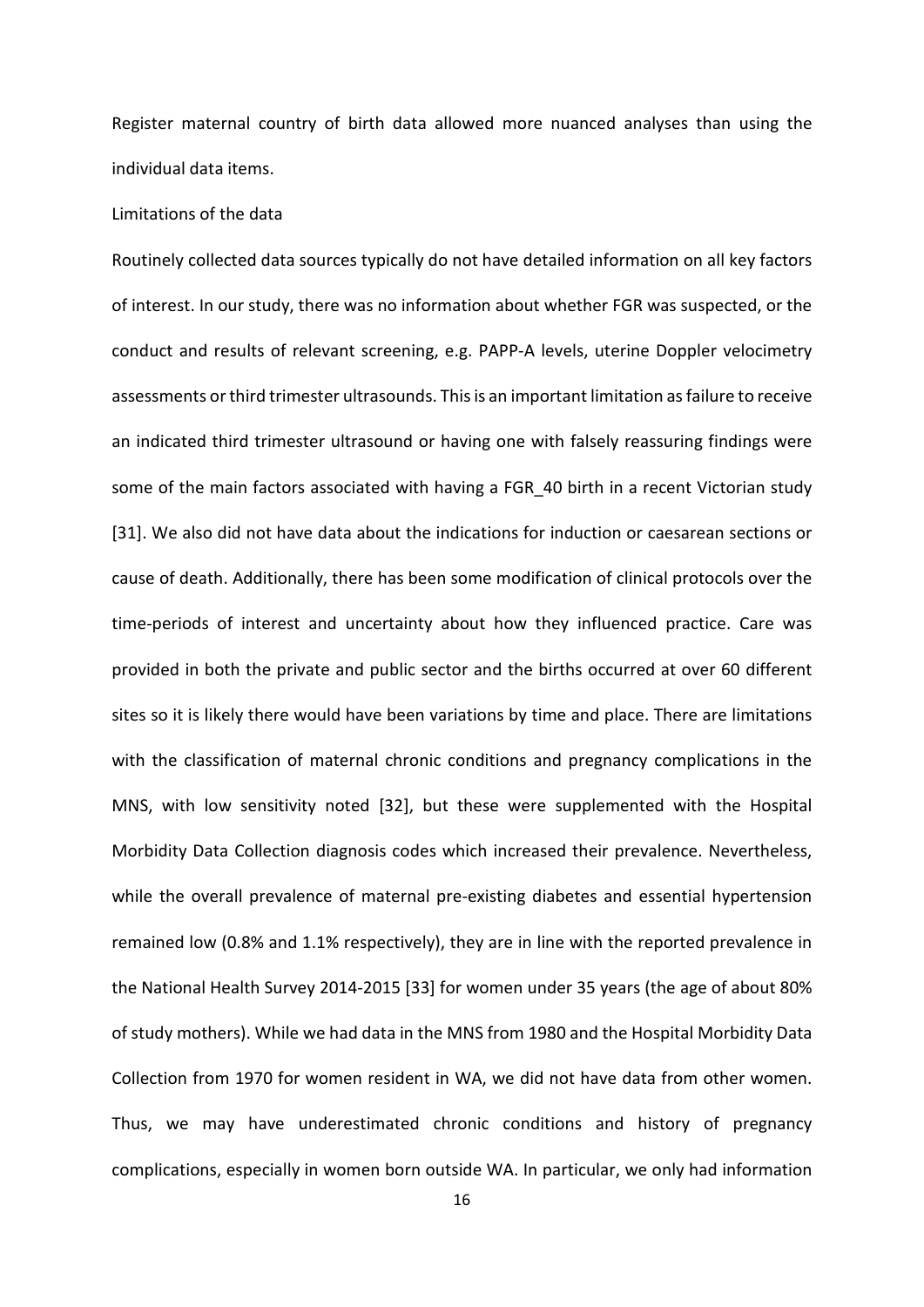about parental SGA for the small sample (>40%) of parents born in WA since 1980. Despite this concern with completeness, responses are likely to be more accurate than self-reported information on the historical medical history.

#### Interpretation

The rate of FGR births undelivered at 40 weeks' gestation fell from 40.2% in 2006 to 30.9% in 2015. This parallels the trend seen in Victoria, which annually publishes rates at individual hospitals and where the target of <28.6% [15] was surpassed in the 2017-2018 report [17]. However, it is not clear how much of the reduction has been due to careful monitoring to better identify and manage FGR pregnancies in WA or whether it reflects the general trend for earlier births given the comparable rate in non-FGR births was only slightly (1.4 percentage points) higher in 2015. The reasons for this trend towards earlier term births, which is an Australia wide trend [34], are unclear. Among term births without SGA in WA over this time period, there were small increases in the rates of medically initiated births and emergency caesarean section but no change in elective caesarean section rates or in the proportion of births that occurred in the private sector, a factor that may be associated with earlier births and more intervention [35]. We note that half of the reduction in FGR\_40 occurred since 2013, which coincides with the release of both the RCOG guidelines [13] and a similar quality indicator (proportion of births at 40 weeks or later with a birthweight of <2750g) by both the Australasian Council on Health Care Standards [36] and the Australian Institute of Health and Welfare [37]—implicating better management of FGR as the primary driver of FGR 40 reductions.[18].

We did not find any specific factors that were only associated with FGR\_40 which highlights the difficulty in ante-natal screening for SGA. However, the differences between the FGR groups provide some insight into factors that are associated with detection or non-detection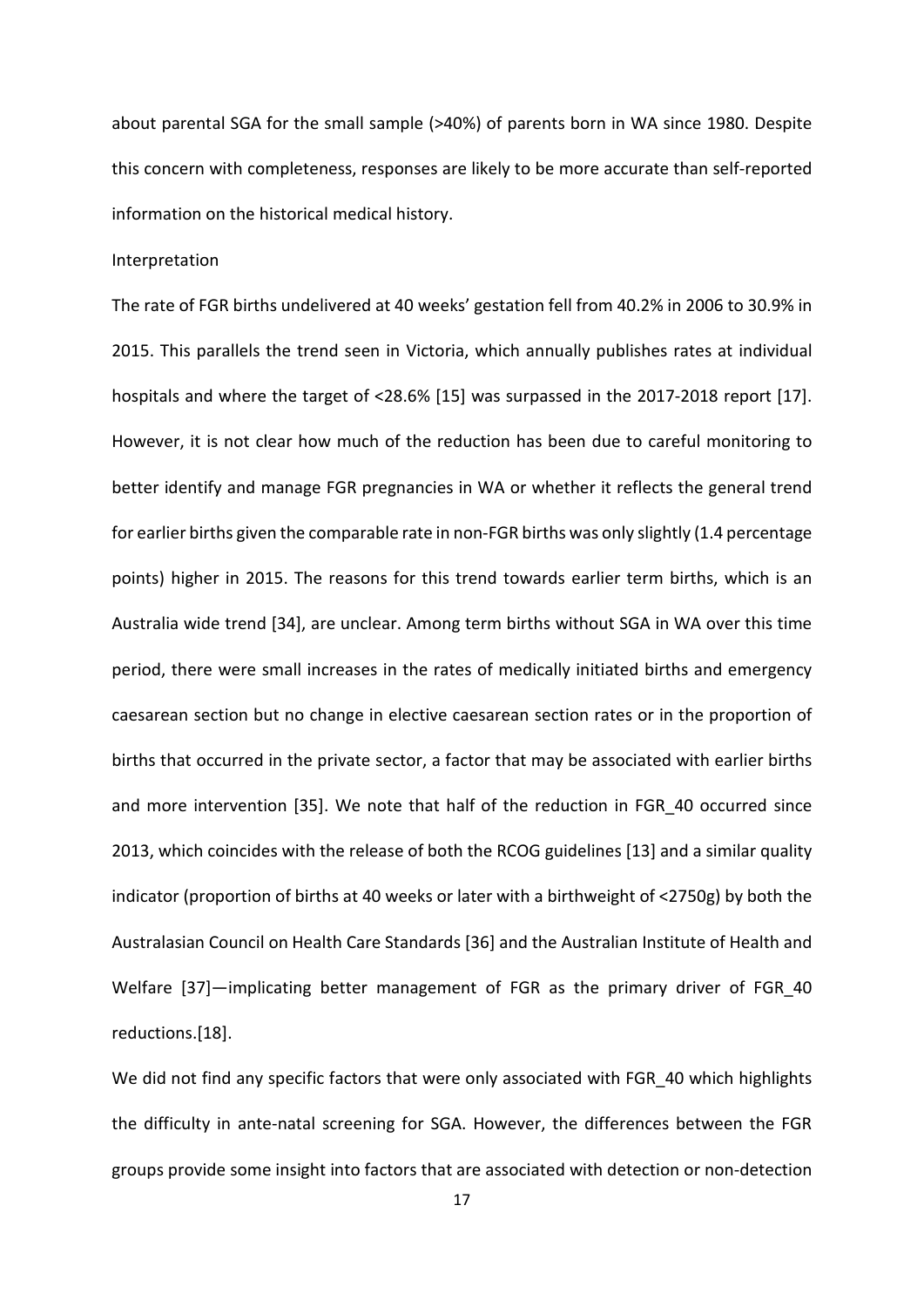of FGR. Although we do not have direct evidence of early detection of FGR, we have the indirect evidence of higher levels of intervention (induction or prelabour caesarean section) among the FGR\_37-39 group. While the presence of major congenital anomalies, maternal underweight, smoking, pregnancy complications or residence in a low socio-economic status area may be associated with detection, primiparity may be associated with non-detection. Although primiparity is classed as a minor risk factor for SGA in the RCOG guidelines [13] it is listed as having the highest point estimate of all minor risk factors, apart from low fruit intake pre-pregnancy (for which we do not have data). This and our finding suggest that further clinical protocols consider recommending SGA screening among primiparous women with only one other minor risk factor.

It is notable that nearly half of the mothers with an FGR\_40 birth were born outside Australia which raises the key issue of how to distinguish between pathological fetal growth restriction and being small for physiological reasons such as maternal ethnicity and anthropometric measures. We chose to define FGR and SGA based on national birthweight centiles [20] developed from all singleton births in Australia from 1998-2007, which did not take into account maternal characteristics such as height, parity or ethnicity. The use of customised birthweight centiles may have resulted in fewer births to mothers born in Sub-Saharan Africa, Southern and Central Asia and North Africa and the Middle East being classified as FGR, but opinion remains divided about the optimal growth centiles [38,39] with equal numbers of national guidelines for management of SGA pregnancies recommending the use of population centiles (Canada, France and US) and customised centiles (Ireland, New Zealand and United Kingdom) [12]. However, an assumption cannot be made that all the FGR\_40 births to women born outside Australia were small but healthy. Higher risks of stillbirth among certain ethnic groups have previously been reported, including in Australia [40-43], UK,[44,45], Sweden [46]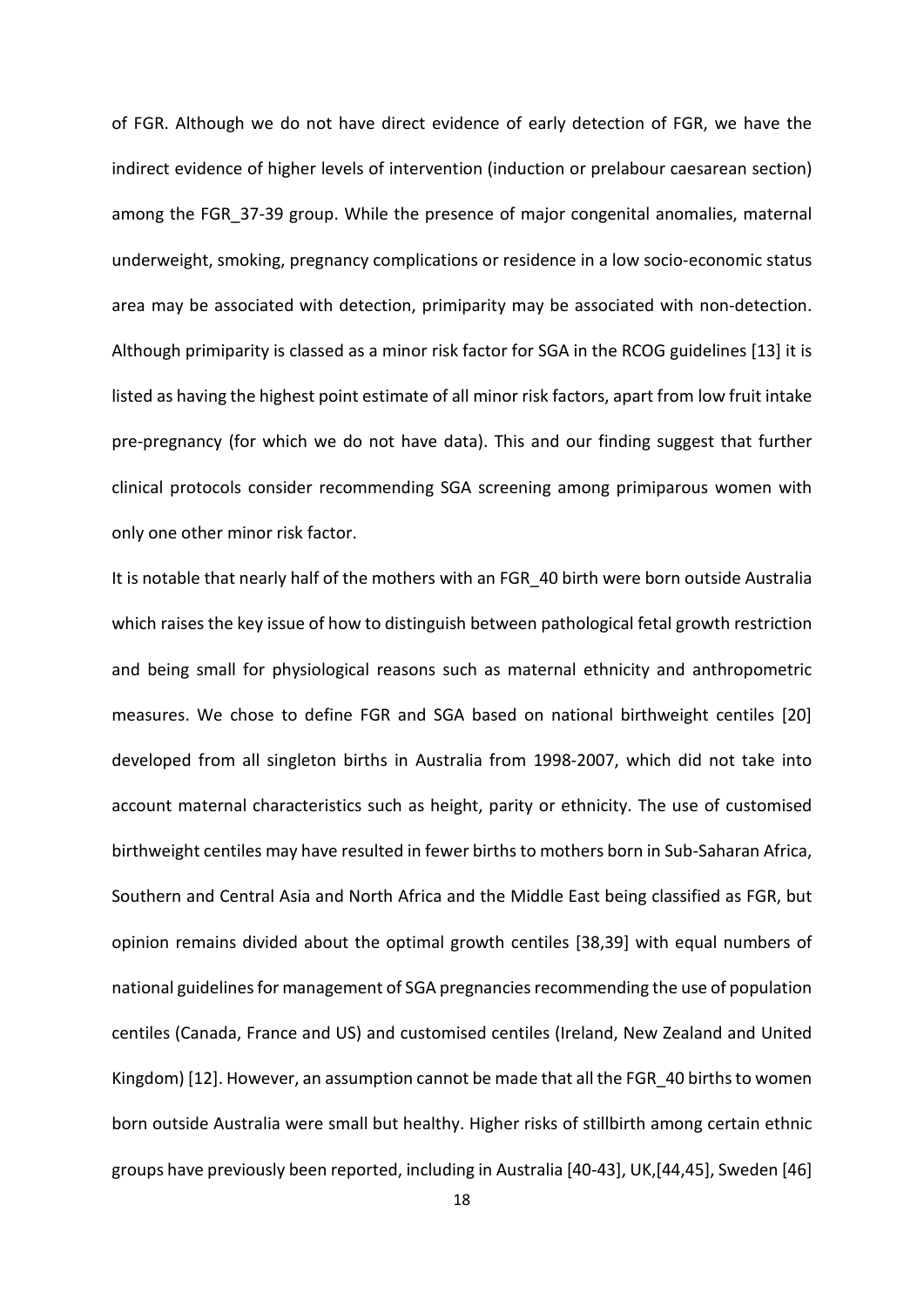and elsewhere [43], specifically among Southern Asian [40-42], Middle Eastern [46], and Sub Saharan African [43], African [40], Black [45] or Afro-Caribbean women [44]. Importantly, there is evidence that the relative stillbirth rate among South Asian and East African women compared to Australian/New Zealand born women increases rapidly from 39 weeks [41] and that emergency caesarean section rates are higher among Southern Asian [47,44] and Afro-Caribbean women [44].

While the risk of FGR\_40 birth was higher among non-Australian born mothers, any association among Aboriginal mothers was only found at the univariable level which may reflect the higher prevalence of other risk factors (such as smoking and underweight) in this group. In an unexpected finding, the risk of FGR\_40 birth was higher among smokers who were multiparous than those who were primiparous—perhaps reflecting less opportunity to detect FGR due to less regular ante-natal care among multiparous women or that practitioners were less likely to intervene if the first birth was uneventful.

A positive finding from this study was the low levels of maternal chronic conditions and pregnancy complications among the mothers of FGR\_40 births. This and the lower levels of RCOG risk factors and neonatal morbidity compared to FGR\_37-39 births suggests that at least some with the most severe degree and/or highest risk of fetal growth restriction may have been appropriately identified and managed, resulting in birth prior to 40 weeks. For example, it appears that pregnancies complicated with gestational diabetes are being carefully monitored, so are rarely left undelivered at 40 weeks if there are any concerns about fetal growth, leading to a negative association with FGR\_40 births but positive association with FGR\_37-39 births. The challenge remains on how to identify those with relatively mild and late onset growth restriction who risk being undelivered with an aging placenta.

### **Conclusions**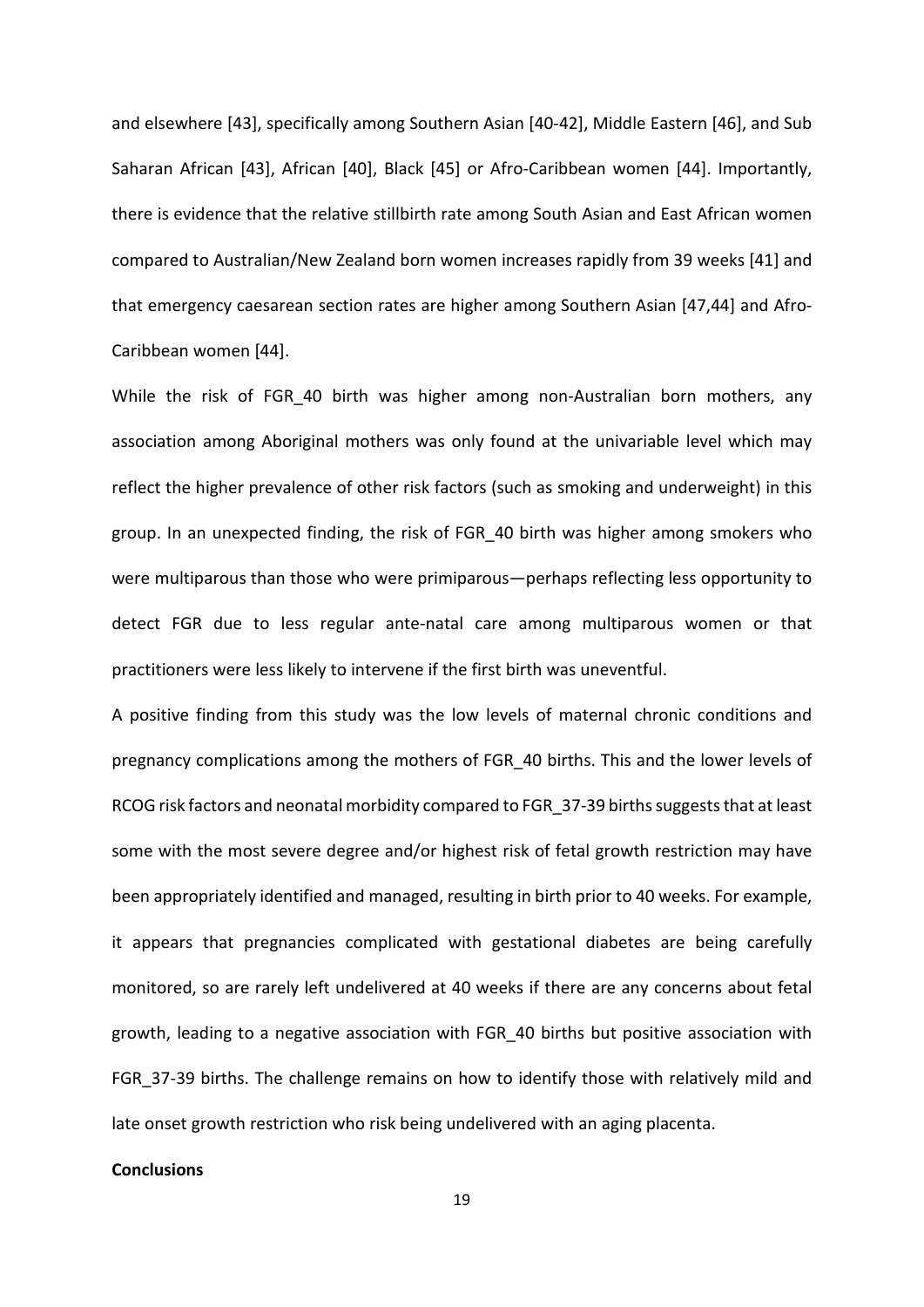The higher levels of neonatal morbidity and early life mortality among FGR births undelivered at 40 weeks' gestation (compared to births without SGA) highlights the importance of management of these births, albeit the difficulties in their identification. While there has been a drop in rates in WA, experience in Victoria suggests that reporting at smaller geographical and health service levels allows for comparison between providers of peer maternity services [15,17] and leads to further reductions. Reporting may also detect over-zealous management leading to unnecessary early delivery of constitutionally small babies [48], which also have adverse consequences [49]. Therefore, the introduction of regular monitoring WA is recommended.

## **Author contributions**

HD Bailey: Project development, Data management and analysis, Manuscript writing

AA Adane, BM Farrant, SW White, P Hardelid: Critical revision of the manuscript

CCJ Shepherd: Project development, Critical revision of the manuscript

All authors reviewed and approved the final version.

### **Figure legends**

Figure 1: Study flow chart for investigation of severely growth restricted births undelivered at 40 in Western Australia, 2006-2015

Figure 2: Proportion of severely growth restricted singletons undelivered at 40 weeks' gestation in Western Australia (2006-2015)

#### **Compliance with Ethical Standards**

## **Funding**

This research was supported by funding from an Australian National Health and Medical

Research Council (NHMRC) Project Grant (GNT1127265) which funded AAA, HDB, BMF and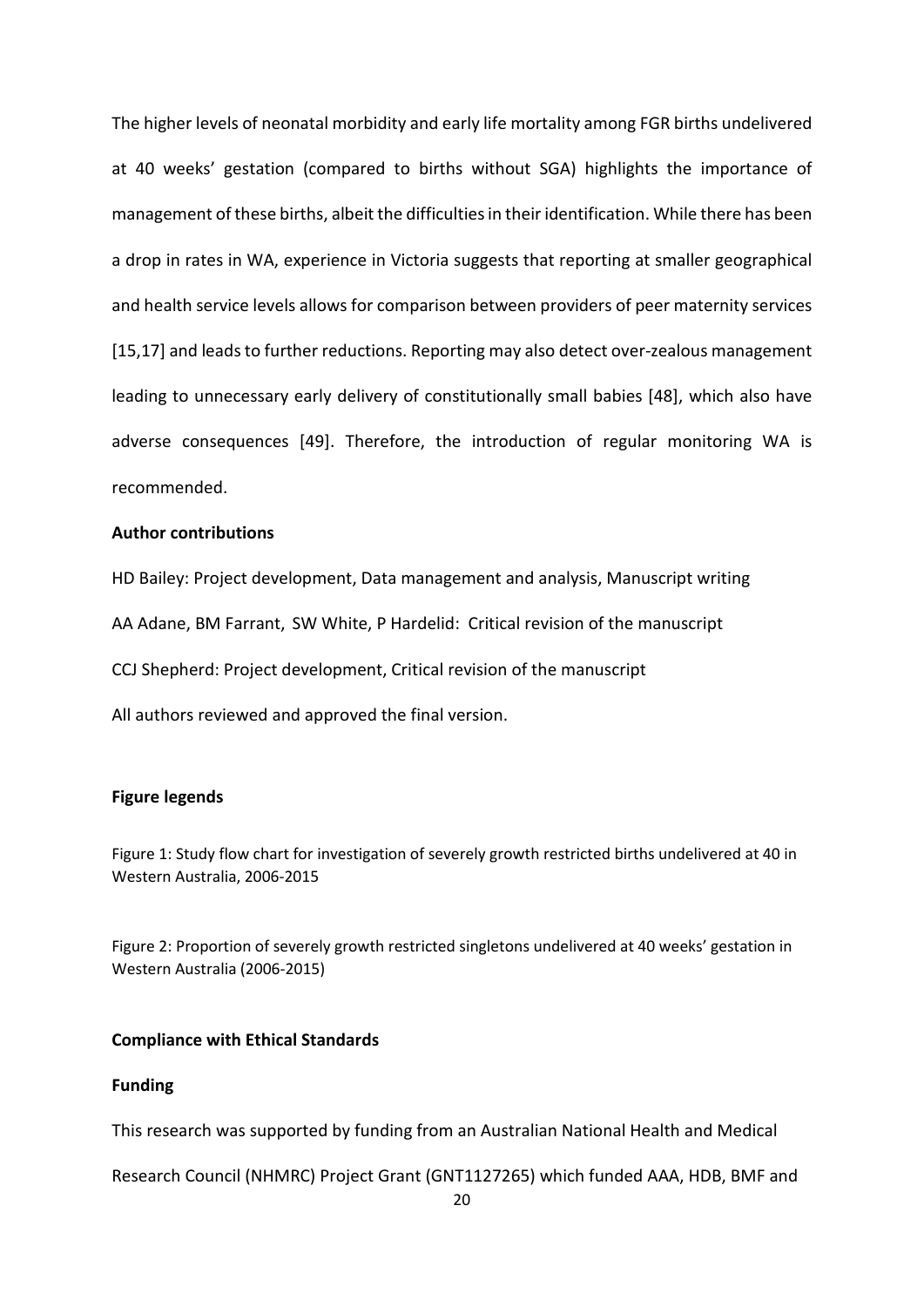CCJS. Research at UCL Great Ormond Street Institute of Child Health is supported by the NIHR Great Ormond Street Hospital Biomedical Research Centre (PH).

# **Conflict of interest**

All authors declare no competing interests.

# **Ethical Approval**

All procedures performed were in accordance with the ethical standards of Western Australian Department of Health Human Ethics Research Committee and the Western

Australian Aboriginal Health Ethics Committee and with the 1964 Helsinki declaration and its

later amendments or comparable ethical standards.

# **Informed consent**

Consent for the study was obtained from the data custodians. As the study was based on

routinely collected anonymised population health data, individual consent from the

participants was not obtained.

# **References**

1. Gardosi J, Madurasinghe V, Williams M, Malik A, Francis A (2013) Maternal and fetal risk factors for stillbirth: population based study. BMJ 346:f108. doi:10.1136/bmj.f108

2. Chauhan SP, Rice MM, Grobman WA, Bailit J, Reddy UM, Wapner RJ, Varner MW, Thorp JM, Jr., Leveno KJ, Caritis SN, Prasad M, Tita ATN, Saade G, Sorokin Y, Rouse DJ, Tolosa JE, Msce ftEKSNIoCH, Human Development Maternal-Fetal Medicine Units N (2017) Neonatal Morbidity of Small- and Large-for-Gestational-Age Neonates Born at Term in Uncomplicated Pregnancies. Obstetrics and Gynecology 130 (3):511-519. doi:10.1097/AOG.0000000000002199

3. Lindqvist PG, Molin J (2005) Does antenatal identification of small-for-gestational age fetuses significantly improve their outcome? Ultrasound Obstet Gynecol 25 (3):258-264. doi:10.1002/uog.1806

4. Unterscheider J, Daly S, Geary MP, Kennelly MM, McAuliffe FM, O'Donoghue K, Hunter A, Morrison JJ, Burke G, Dicker P, Tully EC, Malone FD (2013) Optimizing the definition of intrauterine growth restriction: the multicenter prospective PORTO Study. American Journal of Obstetrics and Gynecology 208 (4):290 e291-296. doi:10.1016/j.ajog.2013.02.007

5. Francis JH, Permezel M, Davey MA (2014) Perinatal mortality by birthweight centile. Aust N Z J Obstet Gynaecol 54 (4):354-359. doi:10.1111/ajo.12205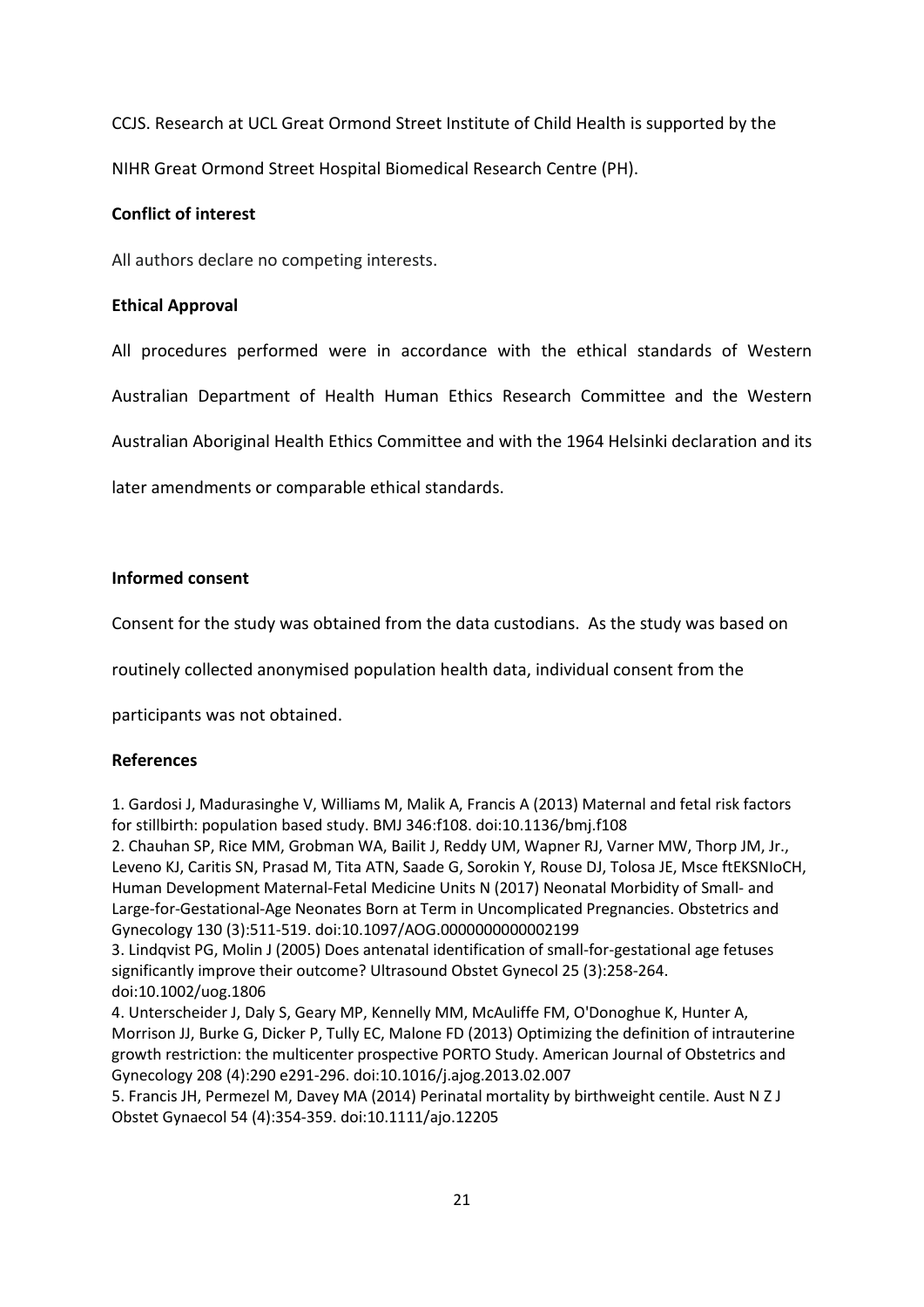6. Savchev S, Sanz-Cortes M, Cruz-Martinez R, Arranz A, Botet F, Gratacos E, Figueras F (2013) Neurodevelopmental outcome of full-term small-for-gestational-age infants with normal placental function. Ultrasound Obstet Gynecol 42 (2):201-206. doi:10.1002/uog.12391

7. Barker DJ (2006) Adult consequences of fetal growth restriction. Clin Obstet Gynecol 49 (2):270- 283

8. McCowan LM, Roberts CT, Dekker GA, Taylor RS, Chan EH, Kenny LC, Baker PN, Moss-Morris R, Chappell LC, North RA, consortium S (2010) Risk factors for small-for-gestational-age infants by customised birthweight centiles: data from an international prospective cohort study. Br J Obstet Gynaecol 117 (13):1599-1607. doi:10.1111/j.1471-0528.2010.02737.x

9. Monier I, Blondel B, Ego A, Kaminski M, Goffinet F, Zeitlin J (2016) Does the Presence of Risk Factors for Fetal Growth Restriction Increase the Probability of Antenatal Detection? A French National Study. Paediatric and Perinatal Epidemiology 30 (1):46-55. doi:10.1111/ppe.12251 10. Caradeux J, Martinez-Portilla RJ, Peguero A, Sotiriadis A, Figueras F (2019) Diagnostic performance of third-trimester ultrasound for the prediction of late-onset fetal growth restriction: a systematic review and meta-analysis. Am J Obstet Gynecol 220 (5):449-459 e419. doi:10.1016/j.ajog.2018.09.043

11. McCowan LM, Harding JE, Stewart AW (2005) Customized birthweight centiles predict SGA pregnancies with perinatal morbidity. Br J Obstet Gynaecol 112 (8):1026-1033. doi:10.1111/j.1471- 0528.2005.00656.x

12. McCowan LM, Figueras F, Anderson NH (2018) Evidence-based national guidelines for the management of suspected fetal growth restriction: comparison, consensus, and controversy. American Journal of Obstetrics and Gynecology 218 (2S):S855-S868. doi:10.1016/j.ajog.2017.12.004 13. Royal College of Obstetricians and Gynaecologists (2014) The Investigation and Management of the Small–for–Gestational–Age Fetus. Green–top Guideline No. 31, 2nd Edition. Green–top Guideline No. 31, 2nd Edition edn. Royal College of Obstetricians and Gynaecologists, .

14. Francis A, Hugh O, Gardosi J (2018) Customized vs INTERGROWTH-21(st) standards for the assessment of birthweight and stillbirth risk at term. American Journal of Obstetrics and Gynecology 218 (2S):S692-S699. doi:10.1016/j.ajog.2017.12.013

15. Hunt R, Davey, M., Anil, S., Kenny, S., Wills, G., Simon, D., & Wallace, E. on behalf of the, Perinatal Safety and Quality Committee (2018) Victorian perinatal services performance indicators report 2016–17. Safer Care Victoria, Victorian Government, Melbourne

16. Davey M-A (2018) Management of severe fetal growth restriction (FGR): improved with enhanced reporting? Paper presented at the PSANZ 2018 Auckland,

17. Hunt RW DM-A, Ryan-Atwood TE, Hudson R, Wallace E, Anil S on behalf of the, Perinatal Safety and Quality Committee (2019) Victorian perinatal services performance indicators report 2017-18. Safer Care Victoria, Victorian Government, Melbourne

18. Centre of Research Excellence Stillbirth (2019) Safer Baby Bundle Handbook and Resource Guide: Working together to reduce stillbirth., vol Version 1.9. Australia

19. Holman CDJ, Bass AJ, Rouse IL, Hobbs MST (1999) Population-based linkage of health records in Western Australia: development of a health services research linked database. Australian and New Zealand Journal of Public Health 23 (5):453-459

20. Dobbins TA, Sullivan EA, Roberts CL, Simpson JM (2012) Australian national birthweight percentiles by sex and gestational age, 1998-2007. Med J Aust 197 (5):291-294

21. Australian Bureau of Statistics (2016) Australian Statistical Geography Standard (ASGS): Volume 5 - Remoteness Structure. (Catalogue No 1270.0.55.005)

22. Australian Government Department of Health (2018) Clinical Practice Guidelines: Pregnancy Care. Australian Government Department of Health, Canberra

23. Australian Bureau of Statistics (2011) Socio-Economic Indexes for Areas (SEIFA) (Catalogue No 2033.0.55.001)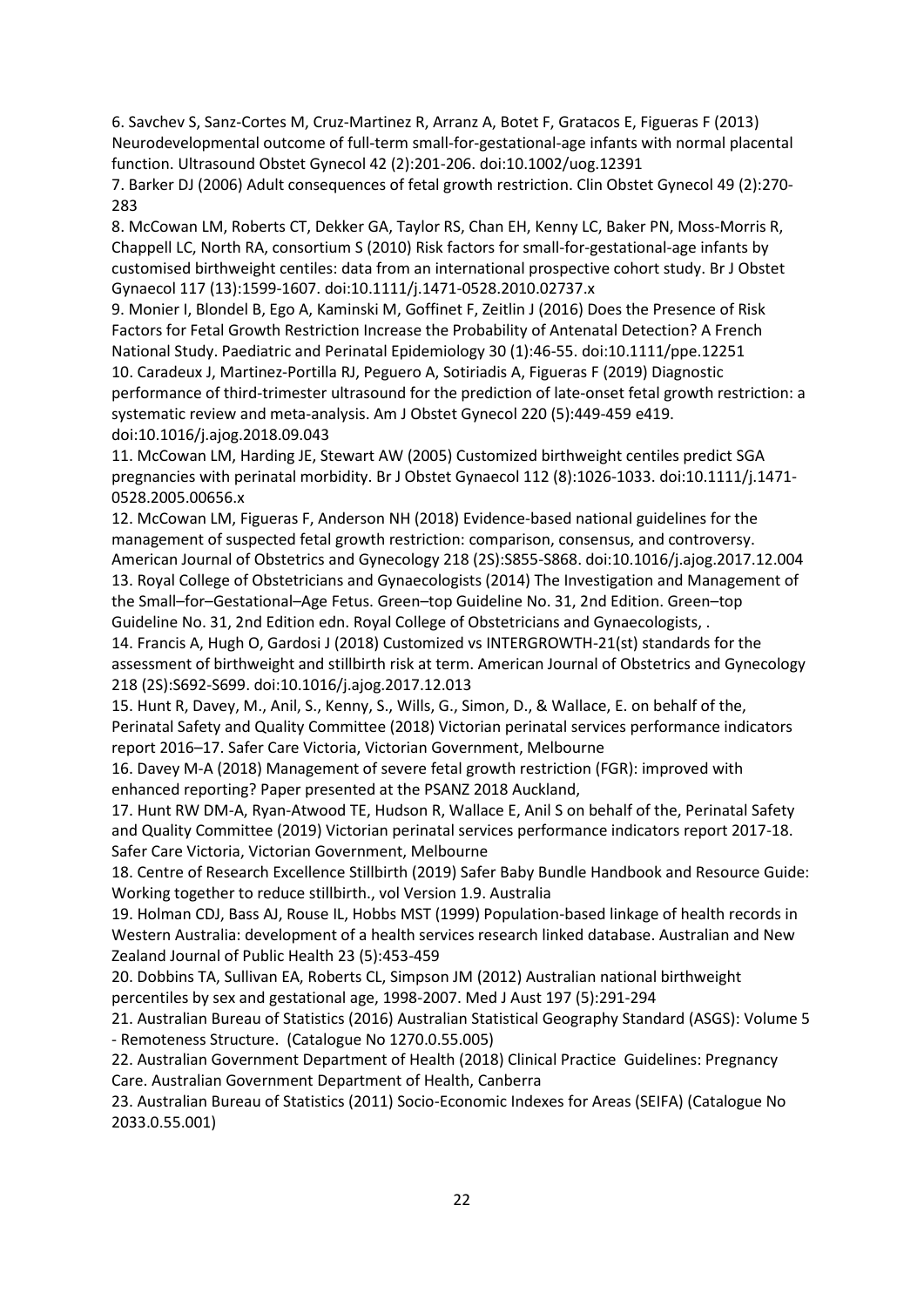24. Hanley GE, Hutcheon JA, Kinniburgh BA, Lee L (2017) Interpregnancy Interval and Adverse Pregnancy Outcomes: An Analysis of Successive Pregnancies. Obstetrics and Gynecology 129 (3):408- 415. doi:10.1097/AOG.0000000000001891

25. Regan AK, Ball SJ, Warren JL, Malacova E, Padula A, Marston C, Nassar N, Stanley F, Leonard H, de Klerk N, Pereira G (2019) A Population-Based Matched-Sibling Analysis Estimating the Associations Between First Interpregnancy Interval and Birth Outcomes. American Journal of Epidemiology 188 (1):9-16. doi:10.1093/aje/kwy188

26. Australian Bureau of Statistics (2016) Standard Australian Classification of Countries (SACC). (Catalogue No 1269.0)

27. Lain SJ, Algert CS, Nassar N, Bowen JR, Roberts CL (2012) Incidence of severe adverse neonatal outcomes: use of a composite indicator in a population cohort. Maternal and Child Health Journal 16 (3):600-608. doi:10.1007/s10995-011-0797-6

28. Armitage P (1955) Tests for linear trends in proportions and frequencies. Biometrics 11 (3):375- 386. doi:10.2307/3001775

29. Cochran WG (1954) Some methods for strengthening the common χ2 tests. Biometrics 10 (4):417-451. doi:10.2307/3001616

30. Zou G (2004) A modified poisson regression approach to prospective studies with binary data. American Journal of Epidemiology 159 (7):702-706. doi:10.1093/aje/kwh090

31. Diksha P, Permezel M, Pritchard N (2018) Why we miss fetal growth restriction: Identification of risk factors for severely growth-restricted fetuses remaining undelivered by 40 weeks gestation. Australian & New Zealand Journal of Obstetrics & Gynaecology 58 (6):674-680.

doi:10.1111/ajo.12818

32. Downey F (2007) Validation Study of the Western Australian Midwives' Notification System. 2005 Data. Perth, Western Australia

33. Australian Bureau of Statistics (2015) 4364.0.55.001 National Health Survey: First Results Australia 2014-15

34. Hilder L, Flenady V, Ellwood D, Donnolley N, Chambers GM (2018) Improving, but could do better: Trends in gestation-specific stillbirth in Australia, 1994-2015. Paediatr Perinat Epidemiol. doi:10.1111/ppe.12508

35. Adams N, Tudehope D, Gibbons KS, Flenady V (2018) Perinatal mortality disparities between public care and private obstetrician-led care: a propensity score analysis. BJOG 125 (2):149-158. doi:10.1111/1471-0528.14903

36. Australian Council on Healthcare Standards (2012) Australasian Clinical Indicator Report 2004– 2011: 13th edition. . ACHS, Sydney

37. Australian Institute of Health and Welfare (2016) National core maternity indicators—stage 3 and 4: results from 2010–2013. AIHW National Perinatal Epidemiology and Statistics Unit, Canberra 38. Ganzevoort W, Thilaganathan B, Baschat A, Gordijn SJ (2019) Point. American Journal of Obstetrics and Gynecology 220 (1):74-82. doi:10.1016/j.ajog.2018.10.007

39. Gardosi J (2019) Counterpoint. American Journal of Obstetrics and Gynecology 220 (1):74-82. doi:10.1016/j.ajog.2018.10.006

40. Mozooni M, Preen DB, Pennell CE (2018) Stillbirth in Western Australia, 2005-2013: the influence of maternal migration and ethnic origin. Med J Aust 209 (9):394-400

41. Davies-Tuck ML, Davey MA, Wallace EM (2017) Maternal region of birth and stillbirth in Victoria, Australia 2000-2011: A retrospective cohort study of Victorian perinatal data. PLoS One 12 (6):e0178727. doi:10.1371/journal.pone.0178727

42. Drysdale H, Ranasinha S, Kendall A, Knight M, Wallace EM (2012) Ethnicity and the risk of latepregnancy stillbirth. Med J Aust 197 (5):278-281

43. Small R, Gagnon A, Gissler M, Zeitlin J, Bennis M, Glazier R, Haelterman E, Martens G, McDermott S, Urquia M, Vangen S (2008) Somali women and their pregnancy outcomes postmigration: data from six receiving countries. Br J Obstet Gynaecol 115 (13):1630-1640. doi:10.1111/j.1471- 0528.2008.01942.x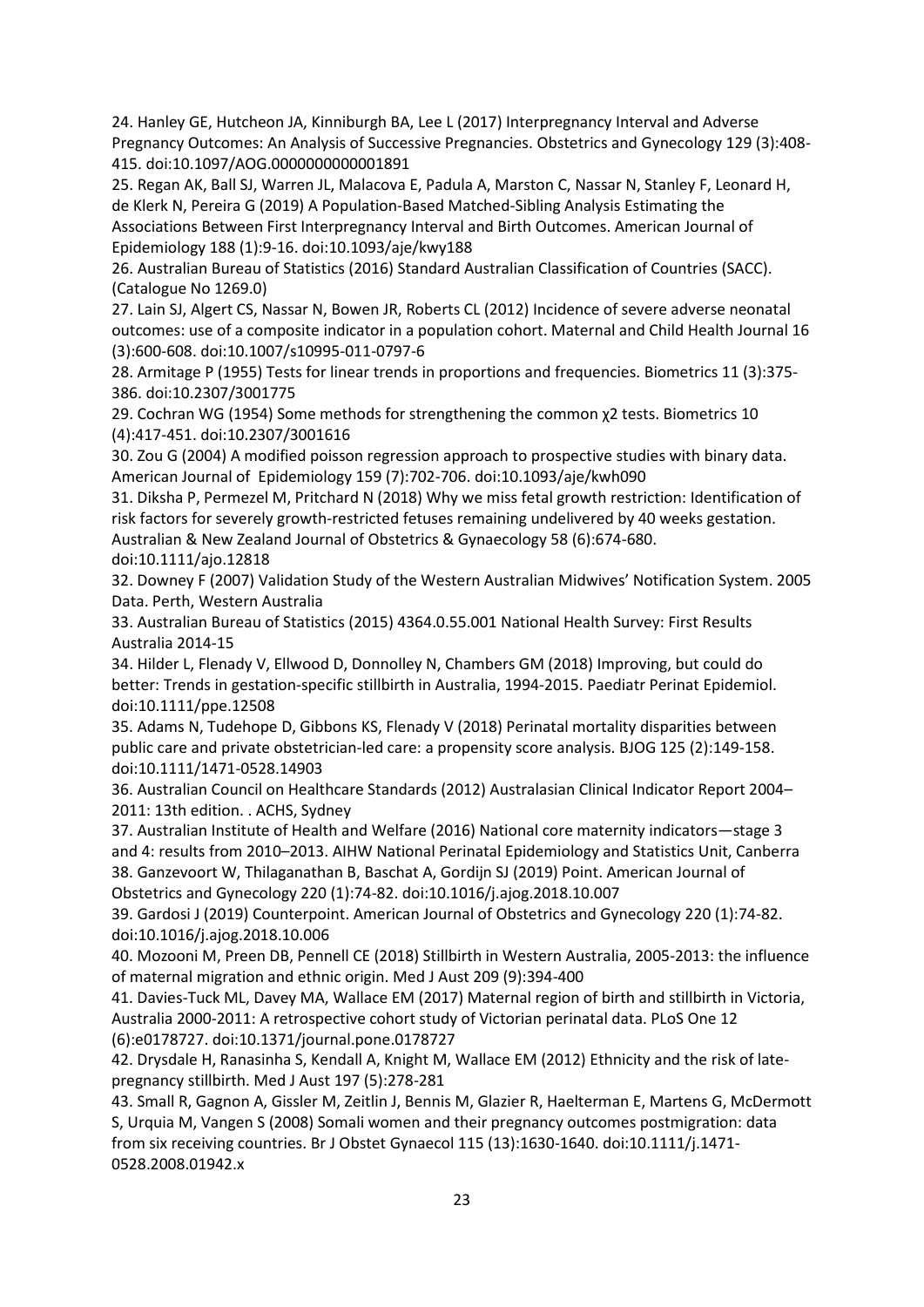44. Khalil A, Rezende J, Akolekar R, Syngelaki A, Nicolaides KH (2013) Maternal racial origin and adverse pregnancy outcome: a cohort study. Ultrasound Obstet Gynecol 41 (3):278-285. doi:10.1002/uog.12313

45. Balchin I, Whittaker JC, Patel RR, Lamont RF, Steer PJ (2007) Racial variation in the association between gestational age and perinatal mortality: prospective study. BMJ 334 (7598):833. doi:10.1136/bmj.39132.482025.80

46. Ekeus C, Cnattingius S, Essen B, Hjern A (2011) Stillbirth among foreign-born women in Sweden. Eur J Public Health 21 (6):788-792. doi:10.1093/eurpub/ckq200

47. von Katterfeld B, Li J, McNamara B, Langridge AT (2012) Perinatal complications and cesarean delivery among foreign-born and Australian-born women in Western Australia, 1998-2006.

International Journal of Gynaecology and Obstetrics 116 (2):153-157. doi:10.1016/j.ijgo.2011.09.012 48. Selvaratnam R, Davey M, Wallace E, Oats J, Anil S, McDonald S (2018) Improve the Detection and Management of Severe Fetal Growth Restriction (FGR) in Victoria. Australian & New Zealand Journal of Obstetrics & Gynaecology 58 (Supplement 1):75-75

49. Delnord M, Zeitlin J (2019) Epidemiology of late preterm and early term births - An international perspective. Seminars in Fetal and Neonatal Medicine 24 (1):3-10. doi:10.1016/j.siny.2018.09.001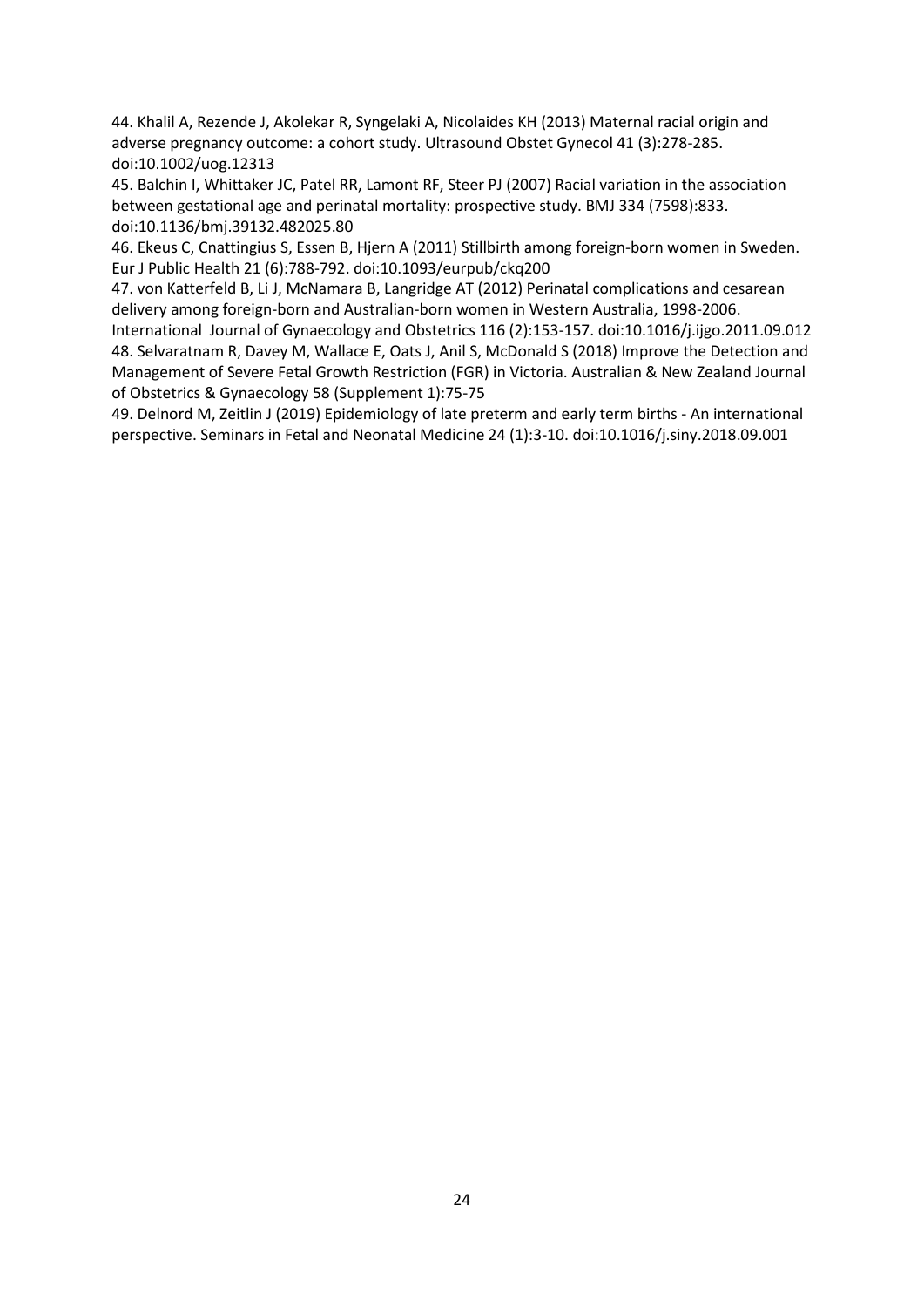Table 1: Components of the NSW composite neonatal adverse outcome indicator<sup>a</sup> used as indicator for neonatal morbidity

## **Conditions**

| Gestation <32 weeks                                                         |
|-----------------------------------------------------------------------------|
| Very low birthweight                                                        |
| Death in the neonatal period or before discharge home                       |
| <b>Respiratory Distress Syndrome</b>                                        |
| Seizure                                                                     |
| Intraventricular haemorrhage, grades 2 - 4                                  |
| Cerebral infarction                                                         |
| Periventricular leukomalacia                                                |
| Specified birth trauma                                                      |
| Hypoxic ischemic encephalopathy                                             |
| Necrotising enterocolitis                                                   |
| Broncho-pulmonary dysplasia, pneumonia and specified respiratory conditions |
| Specified sepsis/septicaemia                                                |
| Procedures                                                                  |
| Resuscitation                                                               |

Ventilatory support Central venous or arterial line, blood or blood products transfusion, intravenous fluids Intercostal catheter for Pneumothorax

Specified surgical procedures<br>
From Lain SJ, Algert CS, Nassar N, Bowen JR, Roberts CL. Incidence of severe adverse neonatal<br> outcomes: use of a composite indicator in a population cohort. *Matern Child Health J.*  2012;16(3):600-608. lease see paper for more details.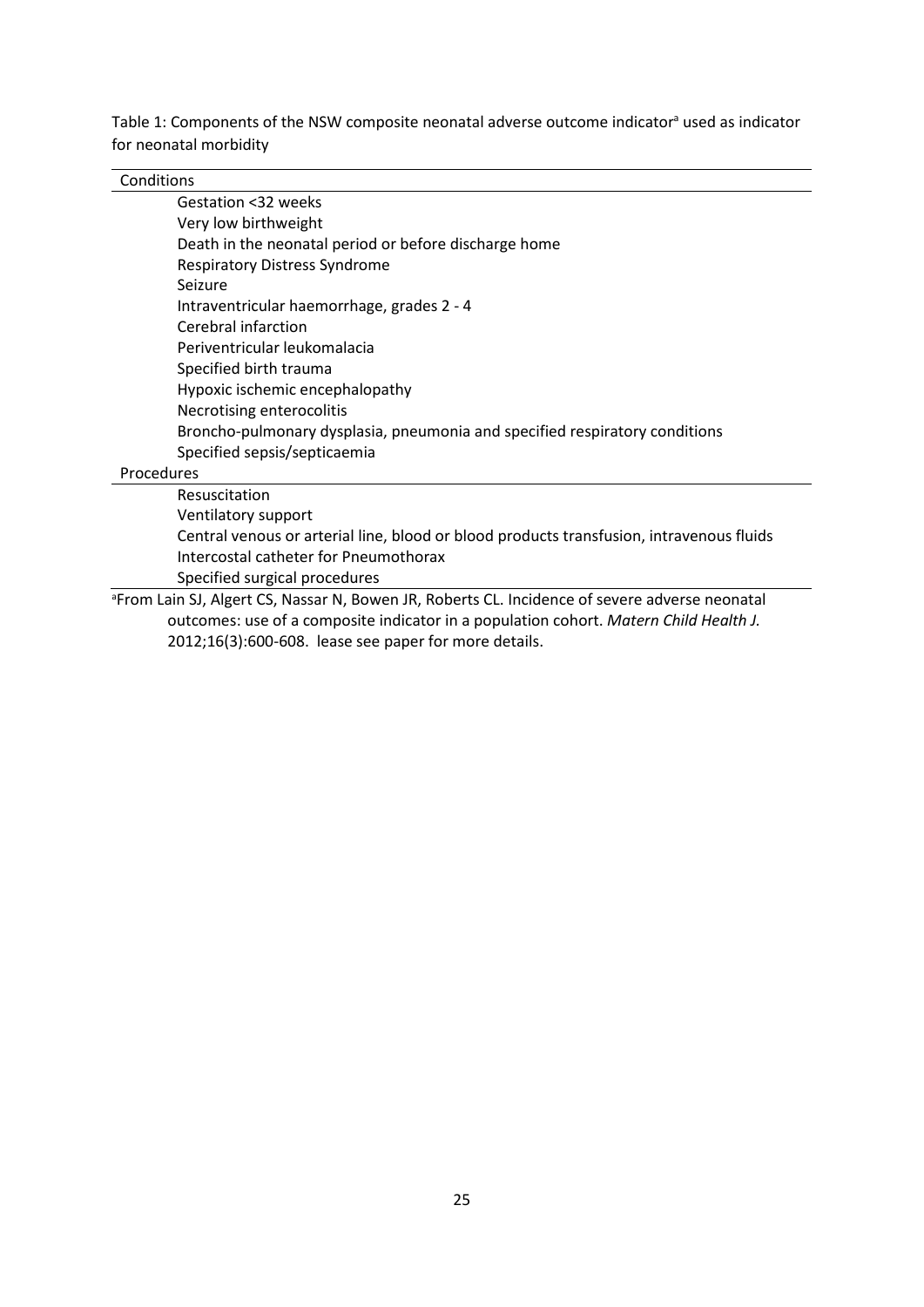|                                                | Not SGA 37+ <sup>a</sup> |      |           |      | <b>FGR 40</b>       |                       | FGR 37-39    |      |                   |                       |                             |  |  |
|------------------------------------------------|--------------------------|------|-----------|------|---------------------|-----------------------|--------------|------|-------------------|-----------------------|-----------------------------|--|--|
|                                                |                          |      |           |      |                     | OR (95% CI)           |              |      |                   | OR (95% CI)           |                             |  |  |
|                                                | n                        | $\%$ | n         | $\%$ | Unadjusted          | Adjusted <sup>b</sup> | $\mathsf{n}$ | $\%$ | Unadjusted        | Adjusted <sup>b</sup> | LHT P<br>value <sup>c</sup> |  |  |
|                                                | n=84,918                 |      | $n = 696$ |      |                     |                       | $n=1,208$    |      |                   |                       |                             |  |  |
| Maternal age (years)                           |                          |      |           |      |                     |                       |              |      |                   |                       |                             |  |  |
| $25$                                           | 13,759                   | 16.2 | 159       | 22.8 | 1.41(1.18, 1.70)    | 0.94(0.75, 1.18)      | 278          | 23   | 1.56(1.36, 1.80)  | 0.91(0.76, 1.09)      | 0.22                        |  |  |
| 25-34                                          | 53,399                   | 62.9 | 437       | 62.8 | 1.00 (Reference)    | 1.00 (Reference)      | 690          | 57.1 | 1.00 (Reference)  | 1.00<br>(Reference)   |                             |  |  |
| $>34$                                          | 17,760                   | 20.9 | 100       | 14.4 | 0.69(0.55, 0.86)    | 0.95(0.74, 1.22)      | 240          | 19.9 | 1.05(0.90, 1.21)  | 1.31(1.10, 1.55)      | 0.04                        |  |  |
| Booking appointment BMI                        |                          |      |           |      |                     |                       |              |      |                   |                       |                             |  |  |
| < 18.5                                         | 2,339                    | 2.8  | 40        | 5.7  | 1.90(1.37, 2.64)    | 1.73(1.21, 2.46)      | 120          | 9.9  | 2.13(1.87, 3.58)  | 2.86 (2.28, 3.58)     | < 0.01                      |  |  |
| 18.5 < 25                                      | 39,179                   | 46.1 | 353       | 50.7 | 1.00 (Reference)    | 1.00 (Reference)      | 591          | 48.9 | 1.00 (Reference)  | 1.00<br>(Reference)   |                             |  |  |
| 25 < 30                                        | 22,681                   | 26.7 | 142       | 20.4 | 0.70(0.57, 0.85)    | 0.74(0.60, 0.92)      | 269          | 22.3 | 0.79(0.68, 0.91)  | 0.68(0.58, 0.80)      | 0.90                        |  |  |
| $\geq 30$                                      | 16,584                   | 19.5 | 107       | 15.4 | $0.72$ (0.58, 0.89) | 0.91(0.72, 1.16)      | 145          | 12   | 0.58(0.48, 0.70)  | 0.41(0.33, 0.50)      | < 0.01                      |  |  |
| Missing values <sup>d</sup>                    | 4,135                    | 4.9  | 54        | 7.8  |                     |                       | 83           | 6.9  |                   |                       |                             |  |  |
| Maternal height (cm)                           |                          |      |           |      |                     |                       |              |      |                   |                       |                             |  |  |
| < 162                                          | 24,846                   | 29.3 | 345       | 49.6 | 1.84(1.55, 2.18)    | 1.88 (1.54, 2.29)     | 641          | 53.1 | 2.13(1.87, 2.43)  | 2.09(1.79, 2.44)      | 0.28                        |  |  |
| 162-167                                        | 29,107                   | 34.3 | 220       | 31.6 | 1.00 (Reference)    | 1.00 (Reference)      | 352          | 29.1 | 1.00 (Reference)  |                       |                             |  |  |
| >167                                           | 30,396                   | 35.8 | 125       | 18   | 0.54(0.44, 0.68)    | 0.59(0.46, 0.76)      | 209          | 17.3 | 0.57(0.48, 0.68)  | 0.57(0.47, 0.70)      | 0.54                        |  |  |
| SES area birth residence tertiles              |                          |      |           |      |                     |                       |              |      |                   |                       |                             |  |  |
| Lowest                                         | 26,830                   | 31.6 | 262       | 37.6 | $1.52$ (1.25, 1.85) | 1.09(0.87, 1.36)      | 538          | 44.5 | 2.04 (1.75, 2.37) | 1.41(1.18, 1.67)      | 0.02                        |  |  |
| Middle                                         | 27,234                   | 32.1 | 220       | 31.6 | 1.25(1.02, 1.54)    | 1.09(0.87, 1.36)      | 316          | 27.2 | 1.18(1.00, 1.39)  | 1.06(0.89, 1.27)      | 0.20                        |  |  |
| Highest                                        | 24,993                   | 29.4 | 161       | 23.1 | 1.00 (Reference)    | 1.00 (Reference)      | 246          | 20.4 | 1.00 (Reference)  | 1.00<br>(Reference)   |                             |  |  |
| Missing values <sup>d</sup>                    | 5,861                    | 6.9  | 53        | 7.6  |                     |                       | 108          | 8.9  |                   |                       |                             |  |  |
| Primiparous                                    | 35,100                   | 41.3 | 462       | 66.4 | 2.83(2.41, 3.31)    | 3.13 (2.59, 3.79)     | 653          | 54.1 | 1.67(1.49, 1.87)  | 1.69(1.47, 1.94)      | < 0.01                      |  |  |
| Ante-natal booking appointment<br>>10 weeks GA | 35,337                   | 41.6 | 303       | 43.5 | 1.09 (0.94, 1.28)   | 1.06(0.90, 1.26)      | 563          | 46.6 | 1.22(1.08, 1.37)  | 1.19(1.05, 1.36)      | 0.29                        |  |  |
| Missing values <sup>d</sup>                    | 4,674                    | 5.5  | 41        | 5.9  |                     |                       | 57           | 4.7  |                   |                       |                             |  |  |

Table 2. Maternal and other factors associated with having a severely growth restricted singleton birth of 37 or more weeks' gestation in WA (2013-15).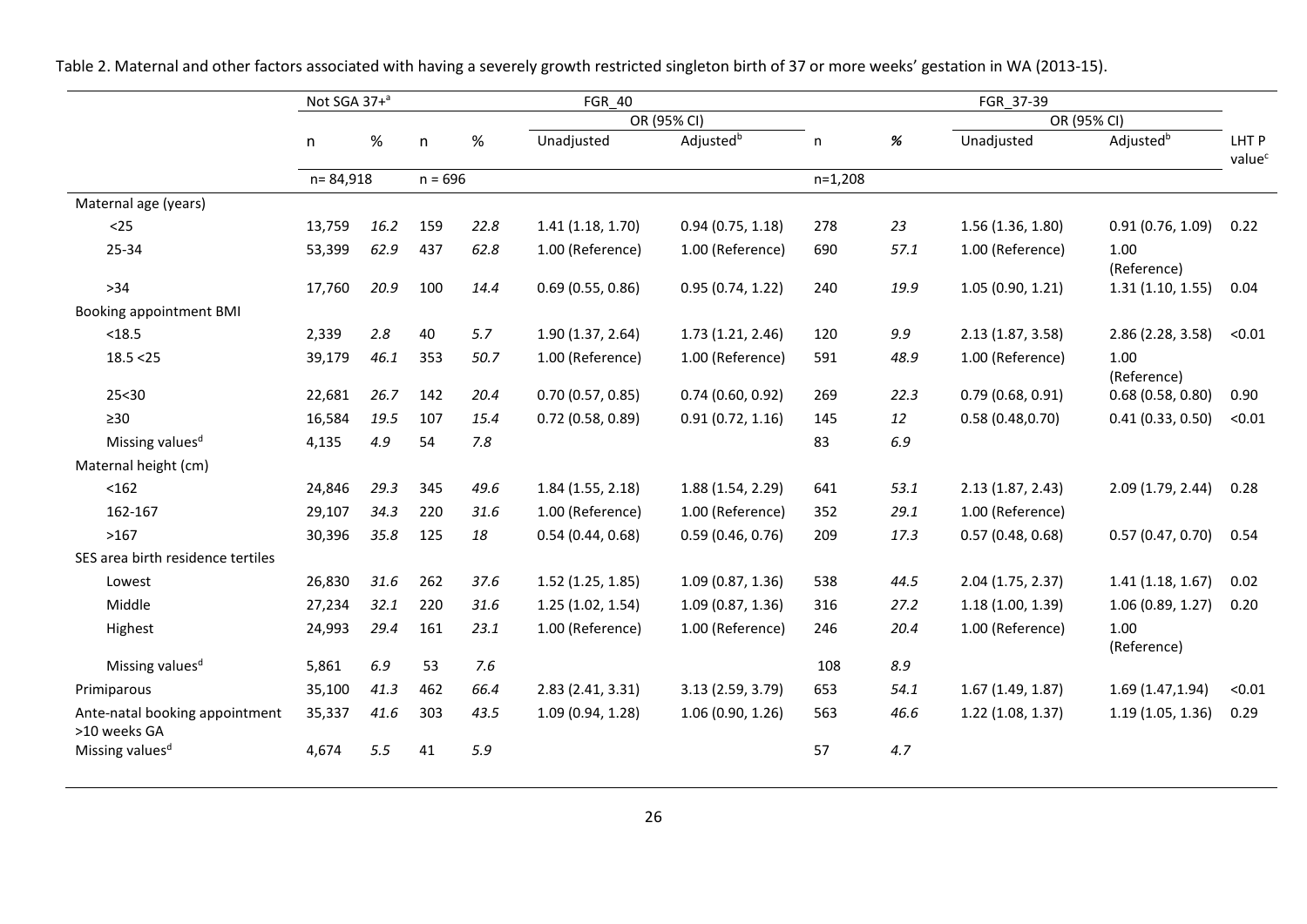| Smoker during pregnancy                     | 7,588  | 8.9  | 131               | 18.8                | 2.37 (1.96, 2.87) | 2.55 (1.97, 3.32) | 328               | 27.2           | 3.80 (3.34, 4.32)   | 4.48 (3.74, 5.36)   | < 0.01 |
|---------------------------------------------|--------|------|-------------------|---------------------|-------------------|-------------------|-------------------|----------------|---------------------|---------------------|--------|
| Threatened miscarriage                      | 7458   | 8.8  | 73                | 10.5                | 1.22 (0.96, 1.56) | 1.19 (0.90, 1.58) | 248               | 20.5           | 2.68 (2.33, 3.09)   | 2.78 (2.36, 3.28)   | < 0.01 |
| <b>Gestational diabetes</b>                 | 11,573 | 13.6 | 64                | 9.2                 | 0.64(0.50, 0.83)  | 0.56(0.42, 0.75)  | 239               | 19.8           | 1.56(1.36, 1.80)    | 1.45(1.23, 1.71)    | < 0.01 |
| <b>Gestational hypertension</b>             | 3,167  | 3.7  | 21                | 3.0                 | 0.81(0.52, 1.25)  | 0.87(0.55, 1.37)  | 76                | 6.3            | 1.72(1.36, 2.17)    | 1.45(1.10, 1.90)    | 0.06   |
| Pre-eclampsia                               | 2,051  | 2.4  | 18                | 2.6                 | 1.08(0.67, 1.72)  | 1.04(0.63, 1.73)  | 54                | 4.5            | 1.89 (1.43, 2.49)   | 1.83 (1.34, 2.50)   | 0.06   |
| Major congenital anomaly                    | 3,156  | 3.7  | 26                | 3.7                 | 1.01(0.68, 1.49)  | 0.93(0.59, 1.48)  | 101               | 8.4            | 2.36 (1.92, 2.91)   | 2.30 (1.82, 2.92)   | < 0.01 |
| Remote or very remote birth<br>residence    | 5,380  | 6.3  | 61                | 8.8                 | 1.42 (1.09, 1.85) | 1.30 (0.92, 1.83) | 111               | 9.2            | $1.52$ (1.25, 1.85) | 1.04(0.80, 1.36)    | 0.32   |
| Missing <sup>d</sup>                        | 3,890  | 4.6  | 30                | 4.3                 |                   |                   | 66                | 5.5            |                     |                     |        |
| Maternal region of birth and ethnic origins |        |      |                   |                     |                   |                   |                   |                |                     |                     |        |
| Australian-born                             |        |      |                   |                     |                   |                   |                   |                |                     |                     |        |
| Caucasian                                   | 45,584 | 53.7 | 280               | 40.2                | 1.00 (Reference)  | 1.00 (Reference)  | 476               | 39.4           | 1.00 (Reference)    | 1.00<br>(Reference) |        |
| Aboriginal                                  | 3,629  | 4.3  | 59                | 8.5                 | 2.65(2.00, 3.51)  | 1.24 (0.82, 1.88) | 135               | 11.2           | 3.56 (2.93, 4.33)   | 1.59(1.21, 2.09)    | 0.16   |
| Other                                       | 2,408  | 2.8  | 21                | 3                   | 1.42 (0.91, 2.22) | 1.16 (0.70, 1.90) | 33                | 2.7            | 1.31 (0.92, 1.87)   | 1.01(0.67, 1.53)    | 0.87   |
| Born outside Australia <sup>e</sup>         | 33,133 | 39   | 334               | 48.0                | 1.64(1.40, 1.93)  | 1.37(1.13, 1.65)  | 552               | 45.7           | 1.60(1.41, 1.81)    | 1.31(1.13, 1.52)    | 0.64   |
| Oceania (not Australia)<br>Caucasian        | 2,477  | 2.9  | 16                | 2.3                 | 1.05(0.63, 1.74)  | 0.86(0.47, 1.59)  | 23                | 1.9            | 0.89(0.58, 1.35)    | 0.83(0.51, 1.35)    | 0.91   |
| Oceania (not Australia) non-<br>Caucasian   | 1,788  | 2.1  | 13                | 1.9                 | 1.18(0.68, 2.07)  | 1.26 (0.68, 2.34) | 27                | 2.2            | 1.45(0.98, 2.14)    | 1.62 (1.06, 2.49)   | 0.35   |
| North-West Europe                           | 7,786  | 9.2  | 35                | 5                   | 0.73(0.52, 1.04)  | 0.70(0.47, 1.03)  | 65                | 5.4            | 0.80(0.62, 1.04)    | 0.76(0.56, 1.03)    | 0.46   |
| Southern & Eastern Europe                   | 1,471  | 1.7  | < 12 <sup>f</sup> | <1.7 <sup>f</sup>   | 1.22(0.67, 2.23)  | 1.26 (0.66, 2.39) | 24                | $\overline{2}$ | 1.56(1.03, 1.36)    | 1.59 (1.02, 2.48)   | 0.39   |
| North Africa & Middle East                  | 1,754  | 2.1  | 22                | 3.2                 | 2.04(1.32, 3.16)  | 2.33 (1.46, 3.72) | 34                | 2.8            | 1.86(1.31, 2.64)    | 2.06 (1.40, 3.02)   | 0.89   |
| South-East Asia                             | 5,263  | 6.2  | 56                | 8                   | 1.73(1.30, 2.31)  | 1.13(0.80, 1.60)  | 101               | 8.4            | 1.84 (1.48, 2.28)   | 1.15(0.89, 1.48)    | 0.60   |
| North-East Asia                             | 2,811  | 3.3  | 31                | 4.5                 | 1.80(1.24, 2.61)  | 1.31 (0.86, 1.98) | 40                | 3.3            | 1.36 (0.99, 1.89)   | 0.85(0.59, 1.24)    | 0.19   |
| Southern & Central Asia                     | 4,592  | 5.4  | 90                | 12.9                | 3.19(2.51, 4.05)  | 2.31(1.73, 3.07)  | 178               | 14.7           | 3.71 (3.12, 4.42)   | 2.63(2.12, 3.26)    | 0.19   |
| Americas                                    | 1,470  | 1.7  | 13                | 1.9                 | 1.44 (0.82, 2.52) | 1.12(0.57, 2.19)  | < 12 <sup>f</sup> | $\leq 1^f$     | 0.72(0.39, 1.31)    | 0.69(0.35, 1.34)    | 0.37   |
| Sub-Saharan Africa<br>Caucasian             | 1,592  | 1.9  | < 12 <sup>f</sup> | $<1.7$ <sup>f</sup> | 1.02(0.54, 1.93)  | 1.05(0.52, 2.14)  | < 12 <sup>f</sup> | $\leq 1^f$     | 0.54(0.28, 1.05)    | 0.64(0.32, 1.31)    | 0.39   |
| Sub-Saharan Africa non-<br>Caucasian        | 2,129  | 2.5  | 37                | 5.3                 | 2.83(2.00, 4.00)  | 3.08 (2.11, 4.49) | 40                | 3.3            | 1.80(1.30, 2.49)    | 1.98 (1.39, 2.82)   | 0.14   |
|                                             |        |      |                   |                     |                   |                   |                   |                |                     |                     |        |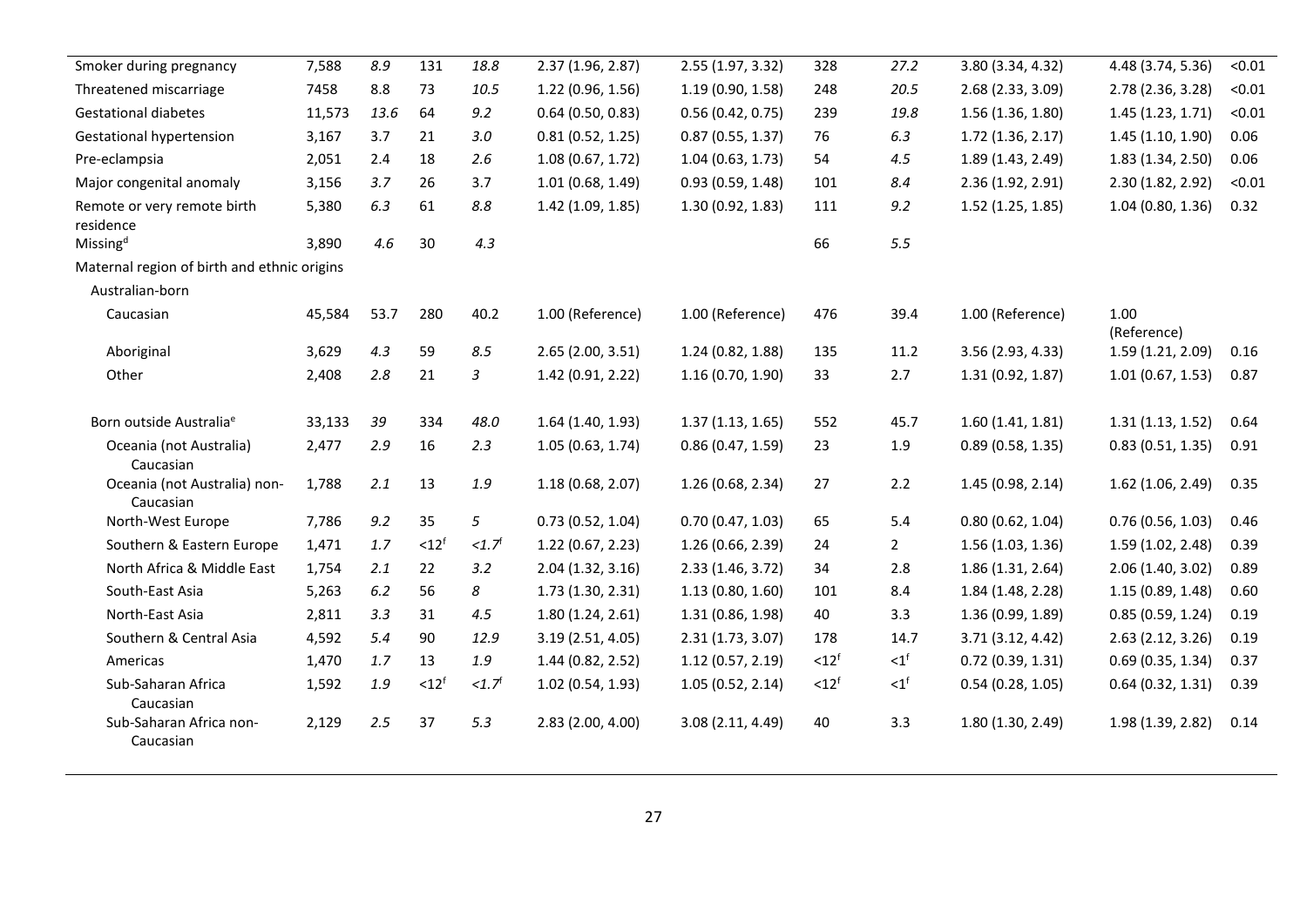| Multiparous women with details<br>of previous pregnancies<br>Any history of | $n = 42,391$ |      | $n = 187$ |      |                    |                                | $n = 455$ |      |                      |                            |      |
|-----------------------------------------------------------------------------|--------------|------|-----------|------|--------------------|--------------------------------|-----------|------|----------------------|----------------------------|------|
| Threatened miscarriage                                                      | 10,687       | 25.2 | 59        | 31.6 | 1.41(1.03, 1.92)   | $0.93(0.63, 1.39)^{f}$         | 161       | 35.4 | 1.67(1.38, 2.03)     | 1.11(0.87,<br>$(1.41)^{g}$ | 0.47 |
| Previous FGR birth                                                          | 1,277        | 3    | 40        | 21.4 | 8.75 (6.14, 12.47) | 5.69 (3.59, 9.01) <sup>f</sup> | 137       | 30.1 | 13.85 (11.25, 17.05) | 7.32 (5.59,<br>$9.59)^{g}$ | 0.34 |
| <b>Gestational hypertension</b>                                             | 2,807        | 6.6  | 17        | 9.1  | 1.41(0.86, 2.33)   | $1.66(0.84, 3.28)^f$           | 41        | 9.0  | 1.40 (1.01, 1.92)    | 1.21(0.74,<br>$(1.99)^g$   | 0.46 |
| Ante-partum haemorrhage                                                     | 2,649        | 6.3  | 12        | 6.4  | 1.03(0.57, 1.85)   | $0.97(0.49, 1.93)^f$           | 36        | 7.9  | 1.29(0.92, 1.82)     | 1.11(0.74,<br>$(1.65)^{g}$ | 0.74 |
| Previous infant with a<br>neonatal adverse outcome <sup>h</sup>             | 4,823        | 11.5 | 21        | 11.4 | 0.98(0.62, 1.55)   | 0.79(0.46, 1.35)               | 86        | 19.3 | 0.54(0.32, 0.89)     | 1.28 (0.96,<br>$1.71)^{g}$ | 0.12 |
| Interpregnancy interval (months)'                                           |              |      |           |      |                    |                                |           |      |                      |                            |      |
| $18$                                                                        | 16,029       | 37.8 | 50        | 26.7 | 1.13(0.66, 1.92)   | 0.95(0.54, 1.65)               | 133       | 29.2 | $1.02$ (0.75, 1.40)  | 1.06(0.75, 1.50)           | 0.49 |
| 18-23                                                                       | 6,892        | 16.3 | 19        | 10.2 | 1.00 (Reference)   | 1.00 (Reference)               | 56        | 12.3 | 1.00 (Reference)     | 1.00<br>(Reference)        |      |
| $>23$                                                                       | 19,470       | 45.9 | 118       | 63.1 | 2.20(1.35, 3.57)   | 1.70(1.03, 2.83)               | 266       | 58.5 | 1.68(1.26, 2.25)     | 1.54(1.12, 2.13)           | 0.45 |

BMI: Body Mass Index, CI: Confidence Interval, GA: gestational age, LHT: Linear Hypothesis Test, OR: Odds Ratio, SES: Socio-economic status, SGA: Small for gestational age (birth weight <10th centile for sex and gestation), FGR: Severely growth restricted (birth weight <3<sup>rd</sup> centile for sex and gestation), FGR\_40: Births undelivered at 40 weeks with FGR, Not SGA 37+: Births at 37 or later weeks' gestation not SGA, FGR\_37-39: Births between 37-39 weeks' gestation with FGR.

 $a$ <sup>n</sup> The reference group for the multinomial analyses was the Not SGA 37+ group.

**b** Unless otherwise stated, mutually adjusted for primiparous, smoker during pregnancy, threatened miscarriage, gestational diabetes, pre-eclampsia, gestational hypertension, major birth defect, ante-natal booking appointment >10 weeks GA, remote or very remote birth residence, (all Yes/No), maternal age group (3 level), BMI group (4 level), maternal height (3 level), SES area birth residence tertiles (3 levels), maternal region of birth and ethnic origins (14 levels).

<sup>c</sup> Linear Hypothesis Test: Wald Chi square P value testing whether the adjusted ORs for FGR\_40 compared to Not SGA 37+ FGR\_37-39 compared to Not SGA 37+ are different.

<sup>d</sup> Missing values only shown if ≥5%.

<sup>e</sup> Using 4 level maternal region of birth and ethnic origins variable (3 levels for Australian born, 1 level for all overseas born).

<sup>f</sup> Exact numbers and percentages not shown for small cells to maintain confidentiality.

<sup>g</sup> Mutually adjusted for smoker during pregnancy, threatened miscarriage, gestational diabetes, pre-eclampsia, gestational hypertension, major birth defect, ante-natal booking appointment >10 weeks GA , remote or very remote birth residence, Any history of threatened miscarriage, gestational hypertension, FGR birth or birth with neonatal adverse outcome in previous pregnancy (all Yes/No), maternal age group (3 level), BMI group (4 level), maternal height (3 level), SES area birth residence tertiles (3 <a> levels), maternal region of birth and ethnic origins (4 levels).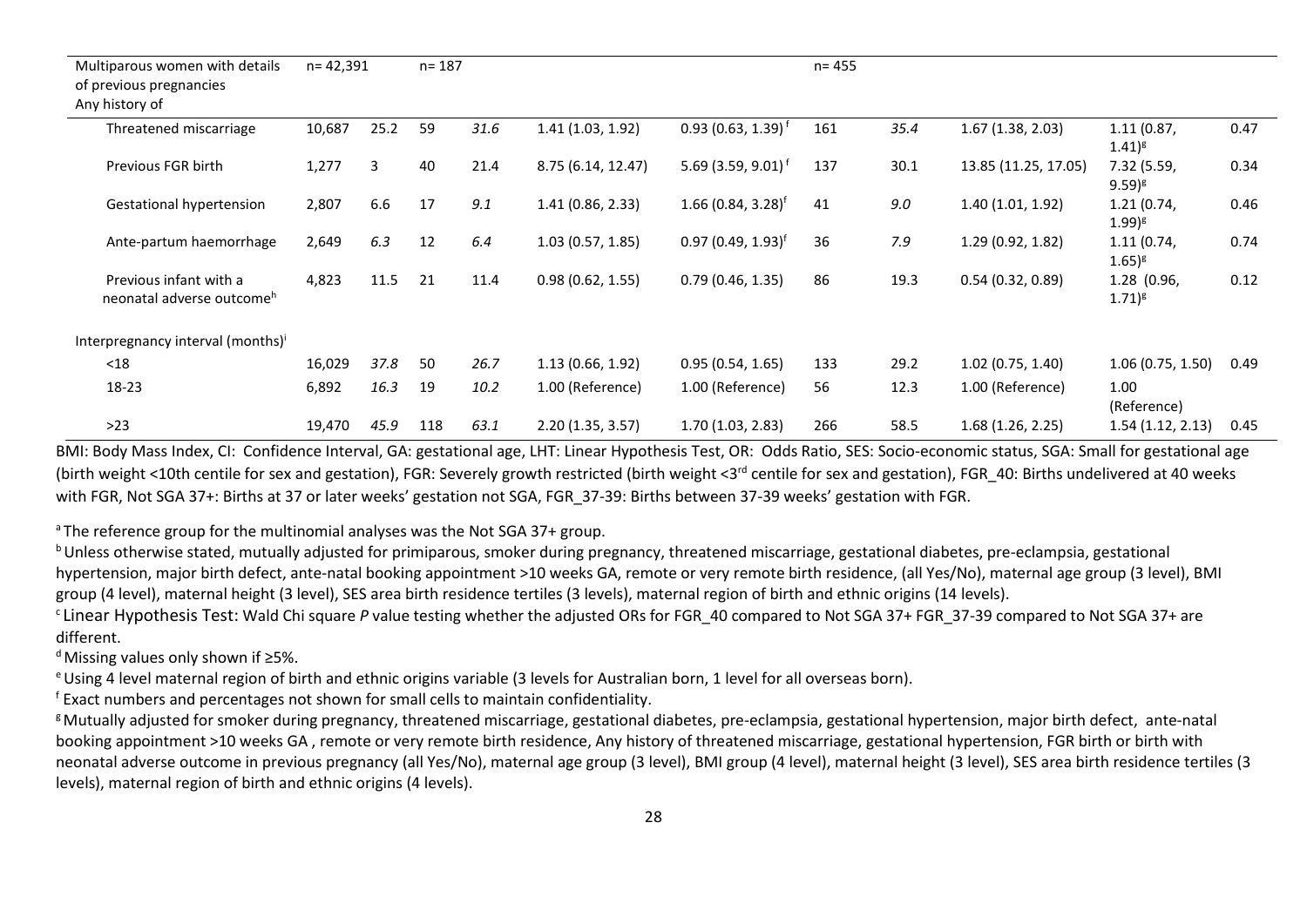h See Supplementary Table 4 for components of the NSW composite neonatal adverse outcome indicator used as indicator for neonatal morbidity.

i Mutually adjusted for smoker during pregnancy, threatened miscarriage, gestational diabetes, major birth defect, any history of previous FGR birth (all Yes/No), BMI group (4 level), maternal region of birth and ethnic origins (4 levels).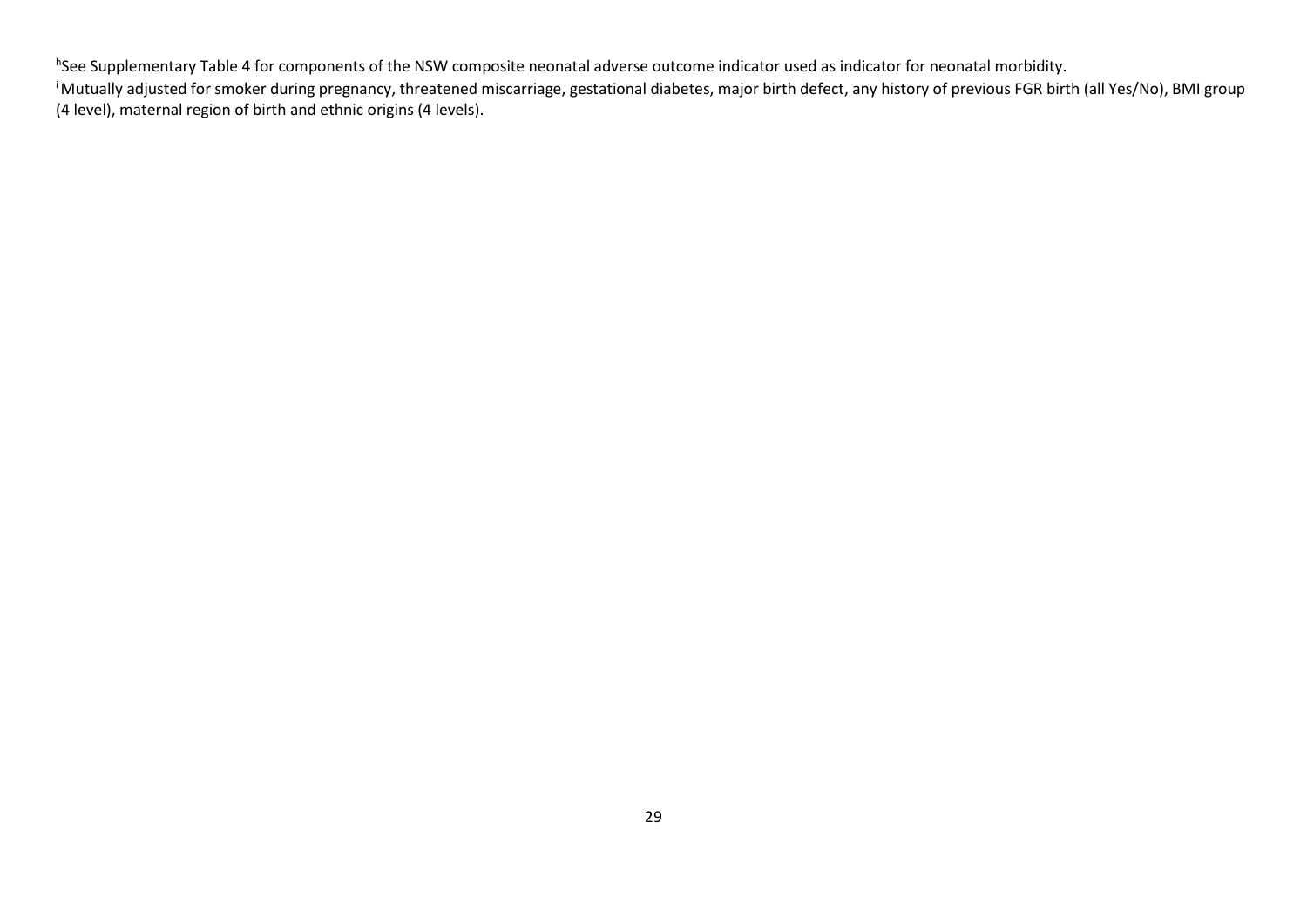|                                                            | Not SGA 37+ |         | FGR_40            |       | 1. FGR_40 compared                  | FGR_37-39 |      | 2. FGR_37-39 compared               | 3. FGR_40 compared to               |  |
|------------------------------------------------------------|-------------|---------|-------------------|-------|-------------------------------------|-----------|------|-------------------------------------|-------------------------------------|--|
|                                                            |             |         |                   |       | to Not SGA 37+                      |           |      | to Not SGA 37+                      | FGR_37-39                           |  |
|                                                            | n           | %       | $\%$              |       | Relative Risk (95% CI) <sup>a</sup> | n         | %    | Relative Risk (95% CI) <sup>a</sup> | Relative Risk (95% CI) <sup>a</sup> |  |
|                                                            | n=84,918    |         | $n = 696$         |       |                                     | $n=1,208$ |      |                                     |                                     |  |
| Onset of labour                                            |             |         |                   |       |                                     |           |      |                                     |                                     |  |
| Spontaneous                                                | 42,214      | 49.7    | 394               | 56.9  | 1.14(1.07, 1.22)                    | 479       |      | 39.9 0.80 (0.74, 0.86)              | 1.43(1.30, 1.57)                    |  |
| Induced                                                    | 25,113      | 29.6    | 261               | 37.7  | 1.27(1.15, 1.40)                    | 494       |      | 41.1 1.38 (1.29, 1.48)              | 0.92(0.82, 1.03)                    |  |
| Prelabour caesarean section                                | 17,570      | 20.7 39 |                   | 5.6   | 0.27(0.20, 0.37)                    | 235       | 19.6 | 0.94(0.84, 1.06)                    | 0.29(0.21, 0.40)                    |  |
| Method of delivery                                         |             |         |                   |       |                                     |           |      |                                     |                                     |  |
| Spontaneous vaginal                                        | 43,322      | 51.0    | 338               | 48.7  | 0.95(0.88, 1.03)                    | 590       |      | 48.8 0.96 (0.90, 1.01)              | 1.00(0.91, 1.10)                    |  |
| Instrumental vaginal                                       | 13,126      | 15.5    | 139               | 20.0  | 1.30(1.12, 1.50)                    | 183       | 15.1 | 0.98(0.86, 1.12)                    | 1.32(1.08, 1.61)                    |  |
| Elective caesarean section                                 | 15,871      | 18.7 21 |                   | 3.0   | 0.16(0.11, 0.25)                    | 170       | 14.1 | 0.75(0.65, 0.87)                    | 0.22(0.14, 0.34)                    |  |
| <b>Emergency caesarean Section</b>                         | 12,580      | 14.8    | 196               | 28.2  | 1.91(1.69, 2.15)                    | 265       |      | 21.9 1.48 (1.33, 1.65)              | 1.29(1.10, 1.51)                    |  |
| Stillbirth or death in 1 <sup>st</sup> 6 months of<br>life | 122         | 0.1     | < 10 <sup>b</sup> | < 1.4 | 7.00 (3.28, 14.94)                  | 18        | 1.5  | 10.37 (6.34, 16.96)                 | 0.68(0.28, 1.61)                    |  |
| Restricted to live births                                  | n=84,859    |         | $n = 692$         |       |                                     | $n=1,201$ |      |                                     |                                     |  |
| Neonatal adverse outcome <sup>c</sup>                      | 6,763       | 8.0     | 94                | 13.6  | 1.70(1.41, 2.06)                    | 235       |      | 19.6 2.46 (2.18, 2.76)              | 0.69(0.56, 0.87)                    |  |
| 5 Minute Apgar score <7                                    | 548         | 0.6     | 16                | 2.3   | 2.07 (1.27, 3.38)                   | 39        | 3.2  | 2.91 (2.12, 3.98)                   | 0.71(0.40, 1.27)                    |  |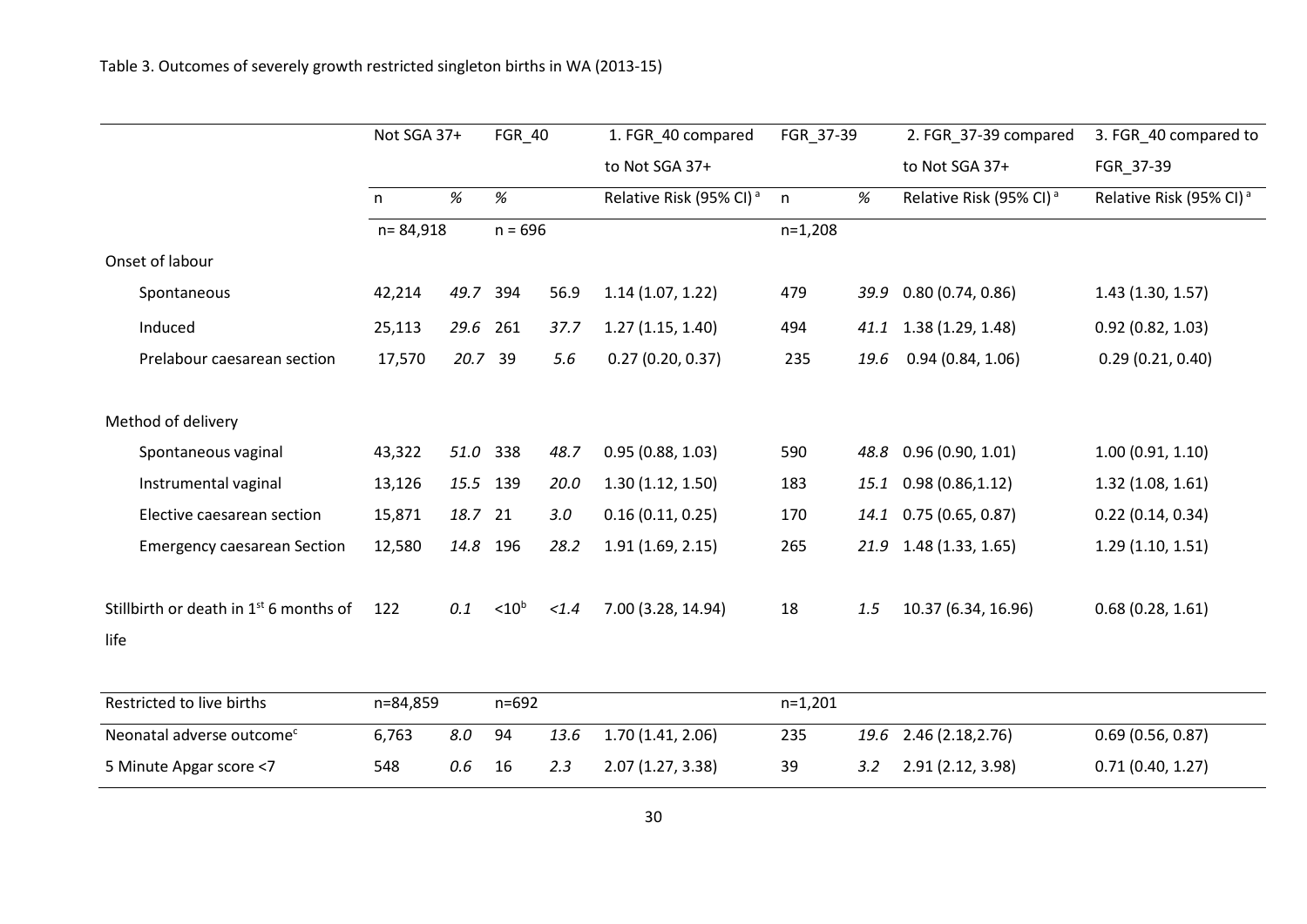| Any resuscitation at birth | 10.641 | 128<br>12.L | 18.5 | 1.73<br>$26.$ $^{\circ}$<br>.48 ( | 237 | (1.40, 1.77)<br>، 10<br>∸~∙ | 94(0.<br>$1.14$ <sup>1</sup><br>◡.◡ |
|----------------------------|--------|-------------|------|-----------------------------------|-----|-----------------------------|-------------------------------------|
|----------------------------|--------|-------------|------|-----------------------------------|-----|-----------------------------|-------------------------------------|

CI: Confidence Interval, SGA: Small for gestational age (birth weight <10th centile for sex and gestation), FGR: Severely growth restricted (birth weight <3<sup>rd</sup> centile for sex and gestation), FGR 40: Births undelivered at 40 weeks' gestation with FGR, Not SGA 37+: Births at 37 or later weeks' gestation not SGA, FGR 37-39: Births between 37-39 weeks' gestation with FGR.

<sup>a</sup> Unadjusted Relative Risk

b Exact numbers and percentages not shown for small cells to maintain confidentiality.

<sup>c</sup>See eTable 4 for components of the NSW composite neonatal adverse outcome indicator used as indicator for neonatal morbidity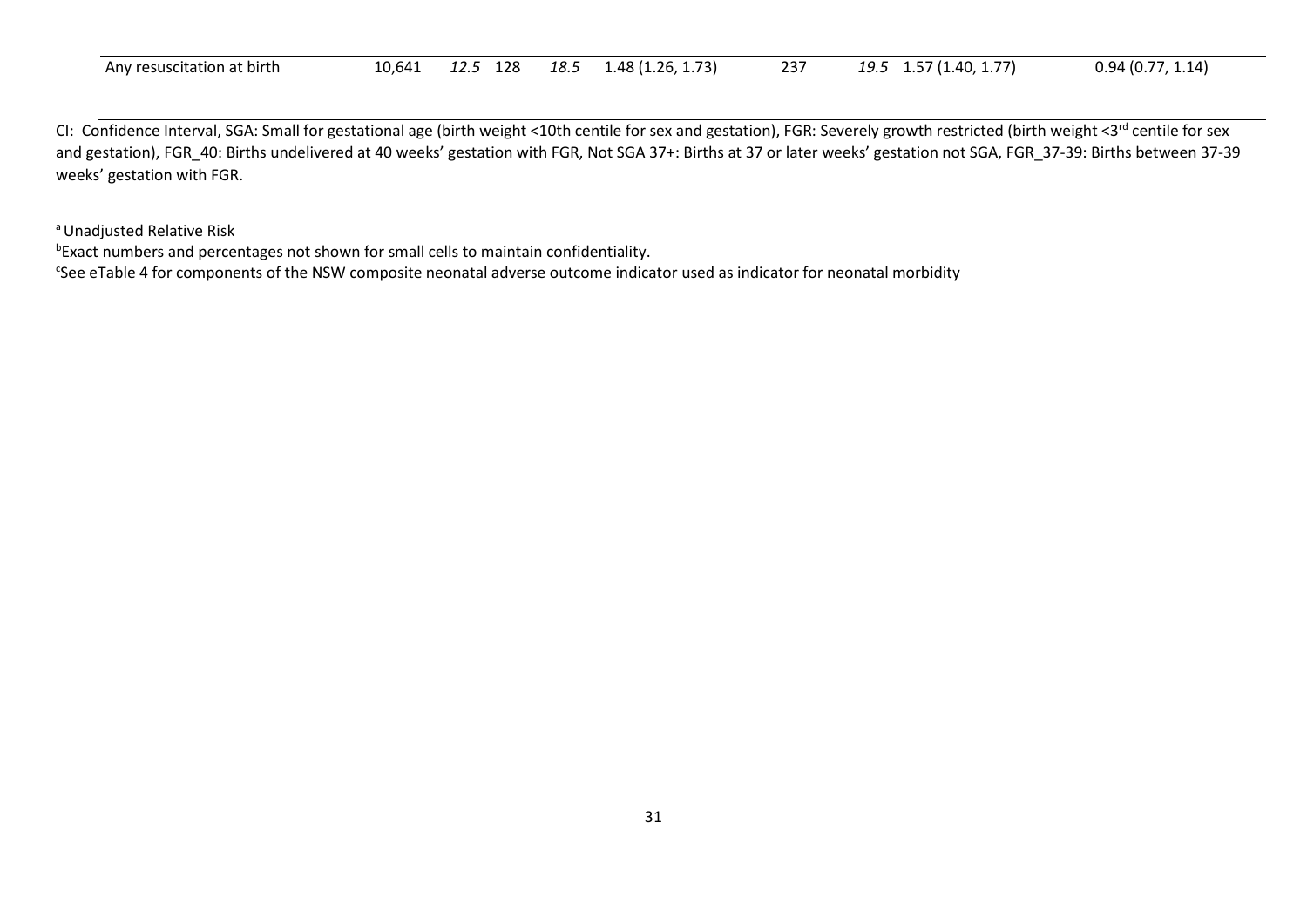

Figure 1: Study flow chart for investigation of severely growth restricted births undelivered at 40 in Western Australia 2006-2015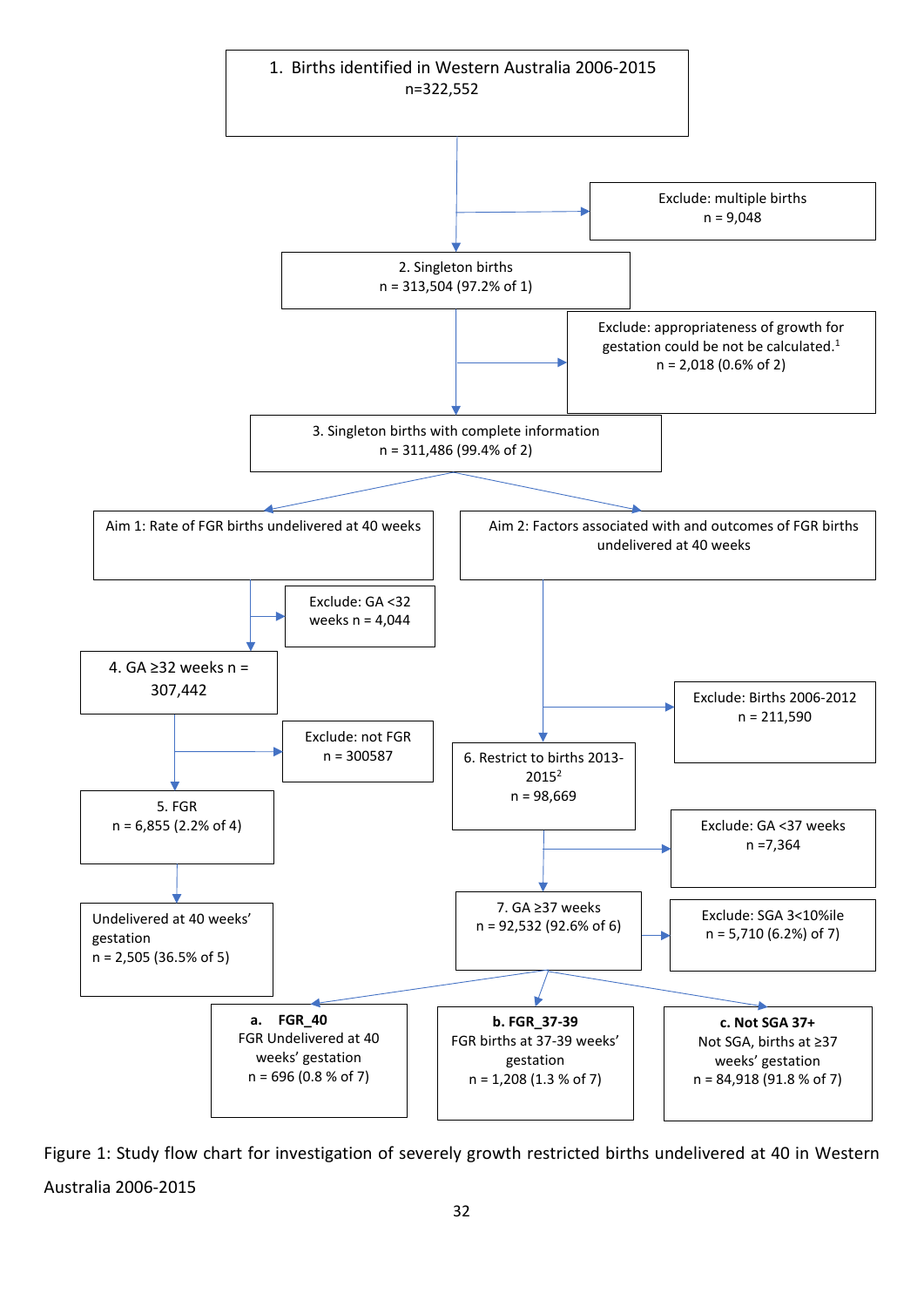GA: gestational age, SGA: Small for gestational age (birth weight <10th centile for sex and gestation), FGR: Severely growth restricted (birth weight <3rd centile for sex and gestation), FGR\_40: Births undelivered at 40 weeks with FGR, Not SGA 37+: Births at 37 or later weeks' gestation not SGA, FGR\_37-39: Births between 37-39 weeks' gestation with FGR.

<sup>1</sup> Missing values for gestation or birthweight, or 3<sup>rd</sup> percentile not available for gestation (>43 weeks)

<sup>2</sup> These analyses were restricted to the most recent years of data to better reflect most current practice.